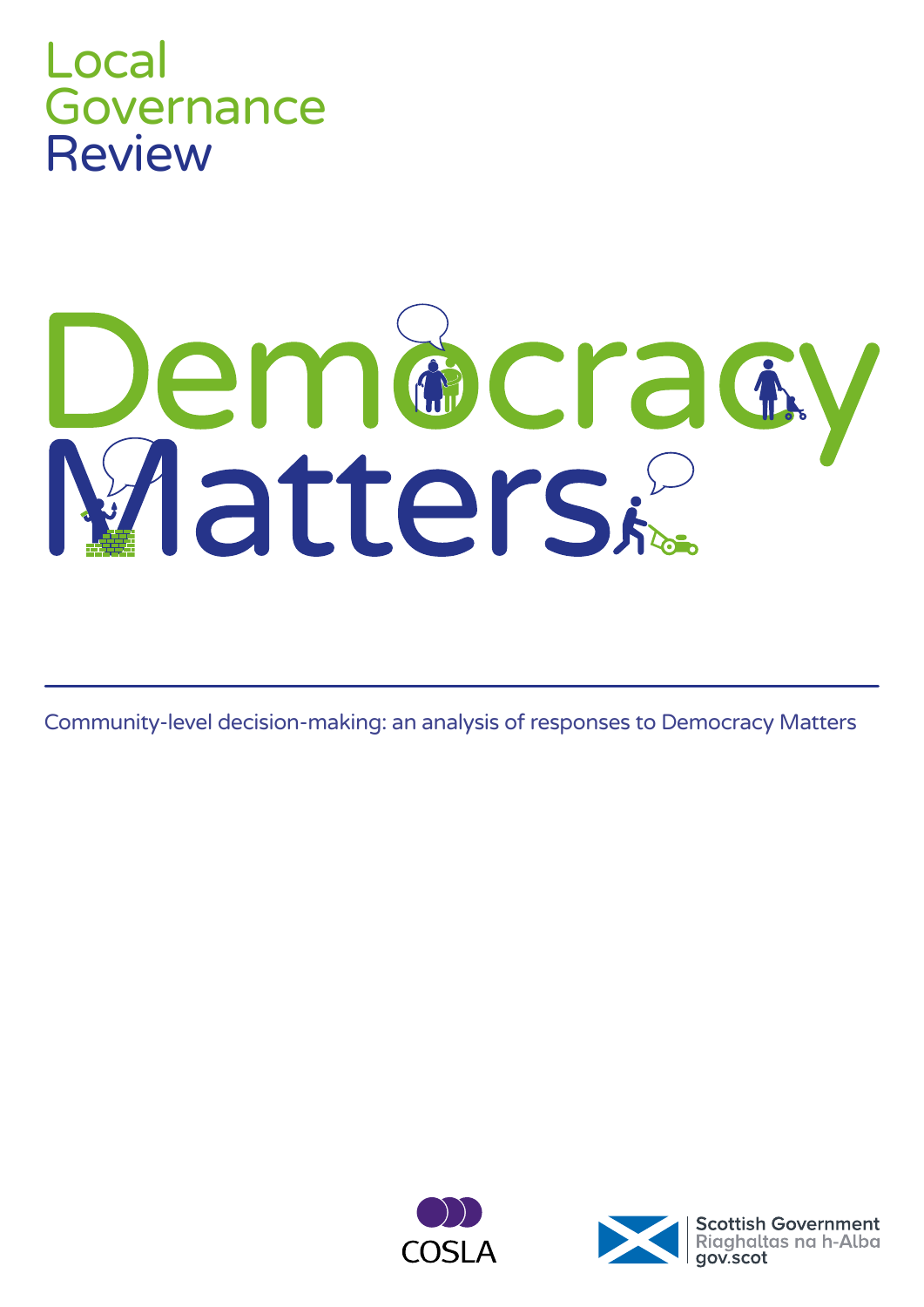#### Authors

The analysis of Democracy Matters and the writing of this report was undertaken by Nick Bland and Jane Cullingworth.

Dr Nick Bland is Research Adviser, Local Governance Review, Scottish Government.

Jane Cullingworth is a PhD student at Glasgow University. Jane was an intern with the Local Governance Review from October to December 2018, through the Scottish Graduate School of Social Science Student Internship Scheme.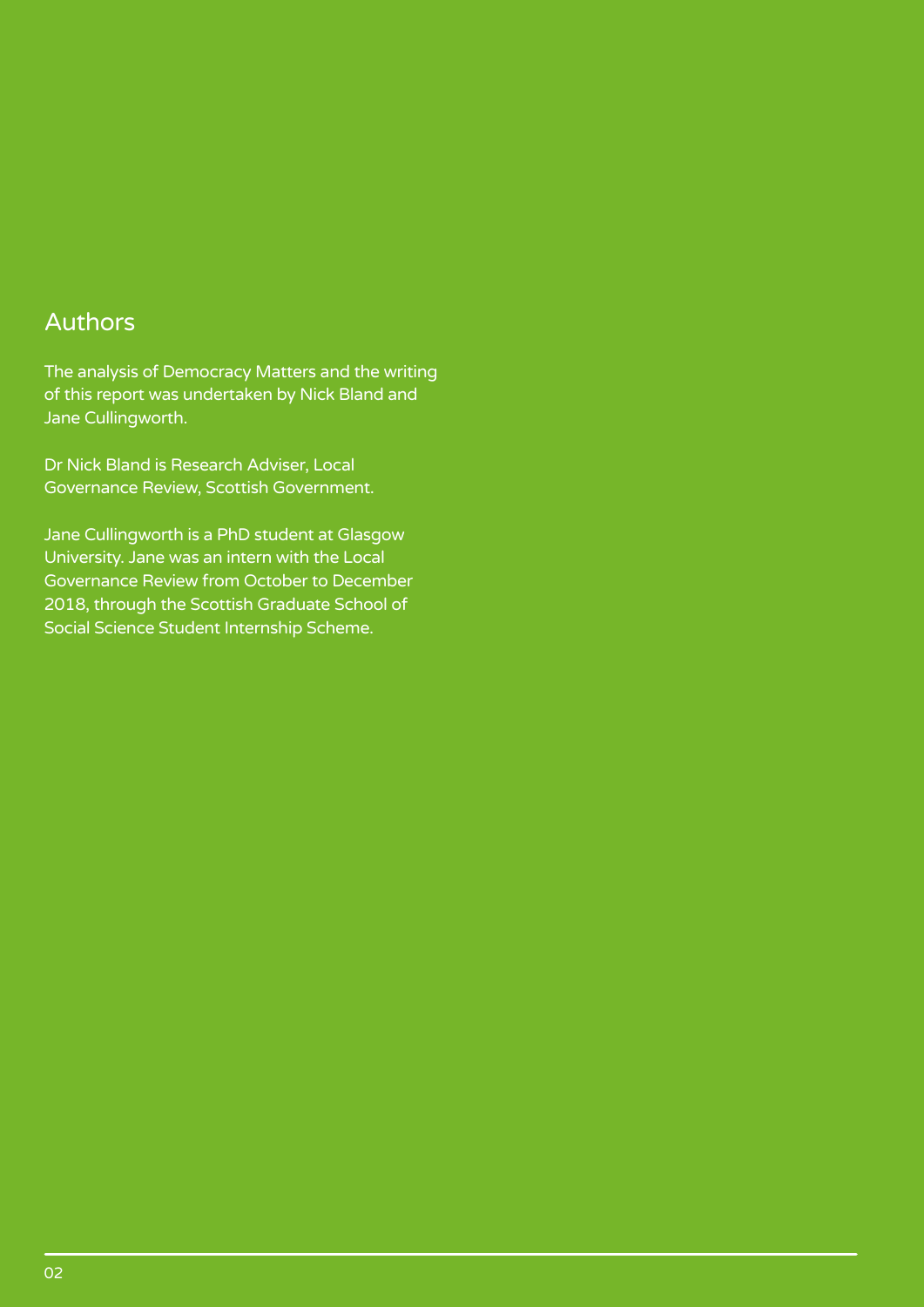# **Contents**

| <b>Executive Summary</b> |                                                                          |    |
|--------------------------|--------------------------------------------------------------------------|----|
| Section 1                | Introduction                                                             | 12 |
| <b>Section 2</b>         | Who got involved in Democracy Matters?                                   | 17 |
| Section 3                | What are people's experiences of local decision-making?                  | 22 |
| Section 4                | Do people want more control over decisions that affect their community?  | 28 |
| <b>Section 5</b>         | How do people describe their community: what does it mean to be 'local'? | 33 |
| Section 6                | What forms of decision-making could be used at the community level?      | 35 |
| Section 7                | Other issues raised                                                      | 41 |
| <b>ANNEX A</b>           |                                                                          | 42 |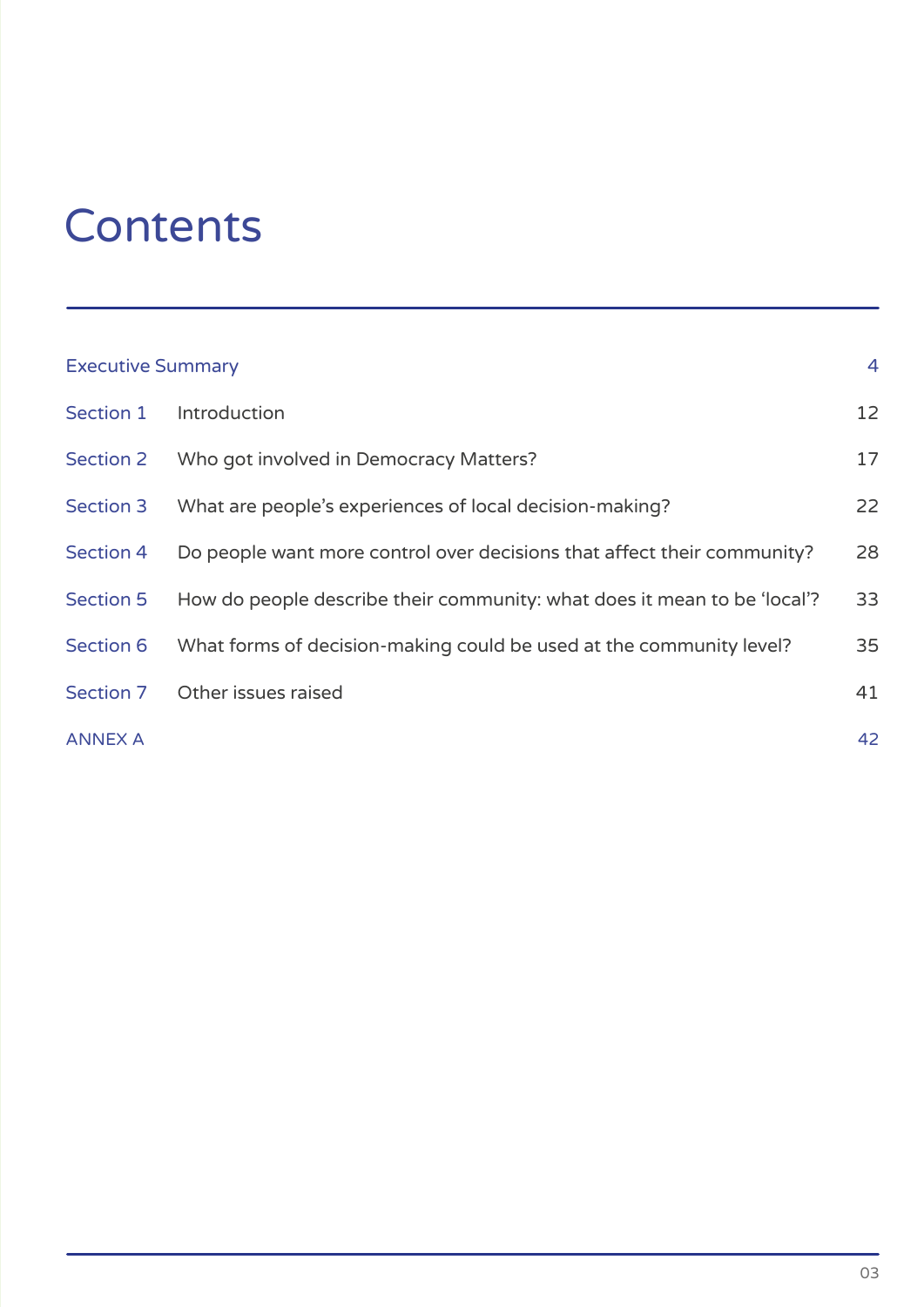# Executive Summary

The Local Governance Review was jointly launched in December 2017 by the Scottish Government and the Convention of Scottish Local Authorities (COSLA) to consider how powers, responsibilities and resources are shared across national and local spheres of government, and with communities. There are two strands to the Review:

(1) community level decision-making; and (2) public service governance.

Strand one focuses on communities and has been called 'Democracy Matters' (abbreviated as DM). This report is an analysis of responses to the DM engagement.

#### The Democracy Matters engagement

DM was designed to take a bottomup approach to engaging people and communities. Scottish Government and COSLA worked in partnership with a group drawn from the community sector, equalities groups, the public and private sector to design the engagement process collaboratively. The group developed a short set of open questions designed to guide DM discussions, and a range of materials – designed to be as inclusive as possible – to support people to have discussions in their community.

# emperag latters

Your Community. Your Ideas. Your Future.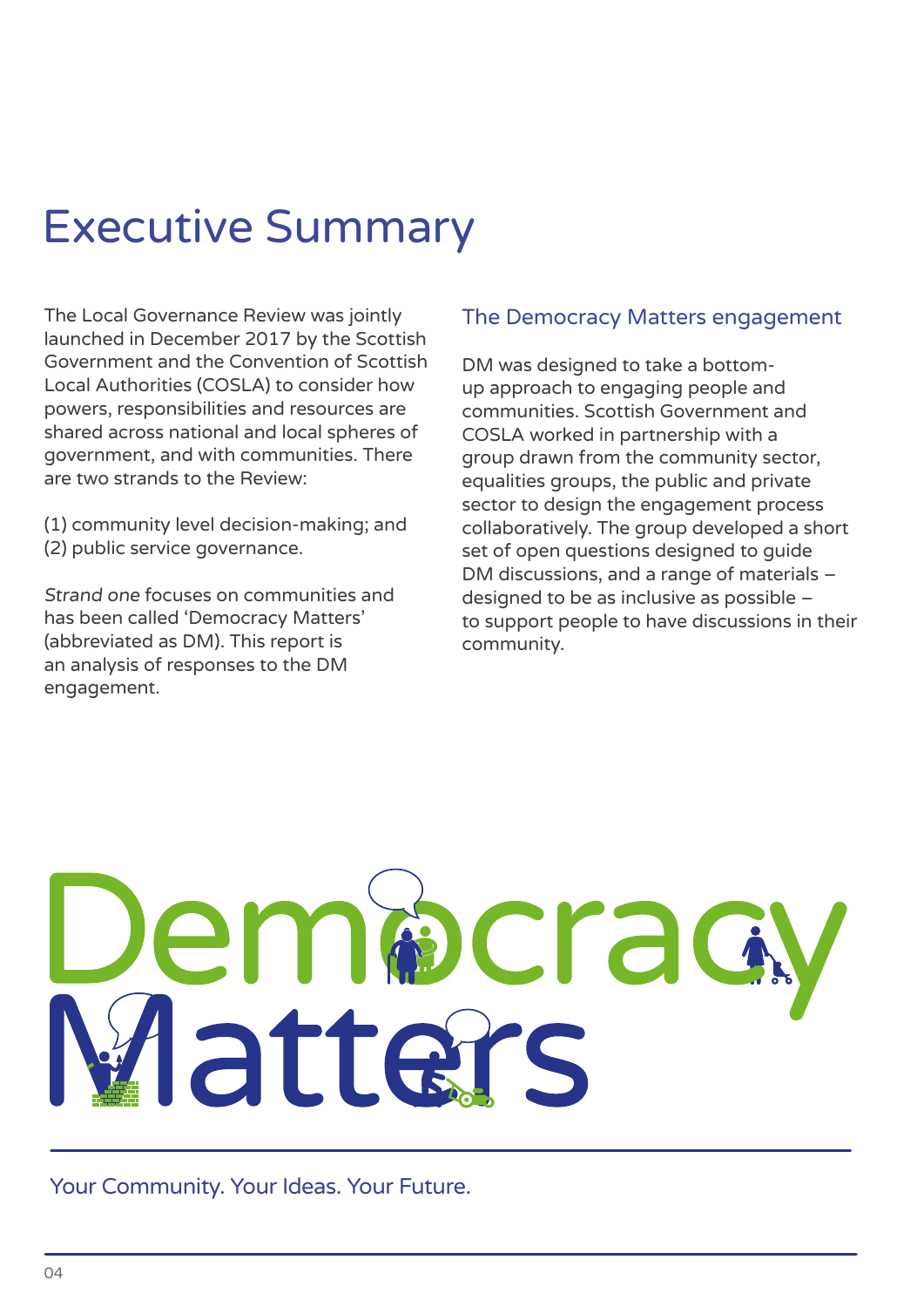There were five DM questions:

- 1. Tell us about your experiences of getting involved in decision-making processes that affect your local community or community of interest?
- 2. Would you like your local community or community of interest to have more control over some decisions? If yes, what sorts of issues would those decisions cover?
- 3. When thinking about decision-making, 'local' could mean a large town, a village, or a neighbourhood. What does 'local' mean to you and your community?
- 4. Are there existing forms of decisionmaking which could play a part in exercising new local powers? Are there new forms of local decision-making that could work well? What kinds of changes might be needed for this to work in practice?
- 5. Do you have any other comments, ideas or questions? Is there more you want to know?

People were able to get involved in a range of ways:

- Community conversations: many communities organised a local event to discuss the DM questions.
- Individual responses: people were able to submit their individual views by email or post. There was no required format for responses.
- Organisational responses: organisations submitted a range of views on community-level decision-making.
- DM postcard: it asked two of the DM questions and provided space to write a response and return by freepost.
- An online forum: people were able to contribute to an online dialogue about DM.

To mark the completion of this first phase of engagement, 13 regional events were organised across Scotland in November and December 2018.

#### The analysis of responses to Democracy Matters

DM was designed to give communities flexibility and choice about how to run events and how to submit responses. As a result, the submissions do not follow a consistent format; they reflect a significant and varied body of material. A qualitative approach had to be used for analysing this material. The qualitative analysis presented in this report describes the spread and broad pattern of responses. It is not possible, or valid, to quantify the views and experiences described in submissions. The analysis presented reflects the perspectives of the individuals, communities and organisations that took part in DM; the analysis cannot be generalised to Scotland's population as a whole.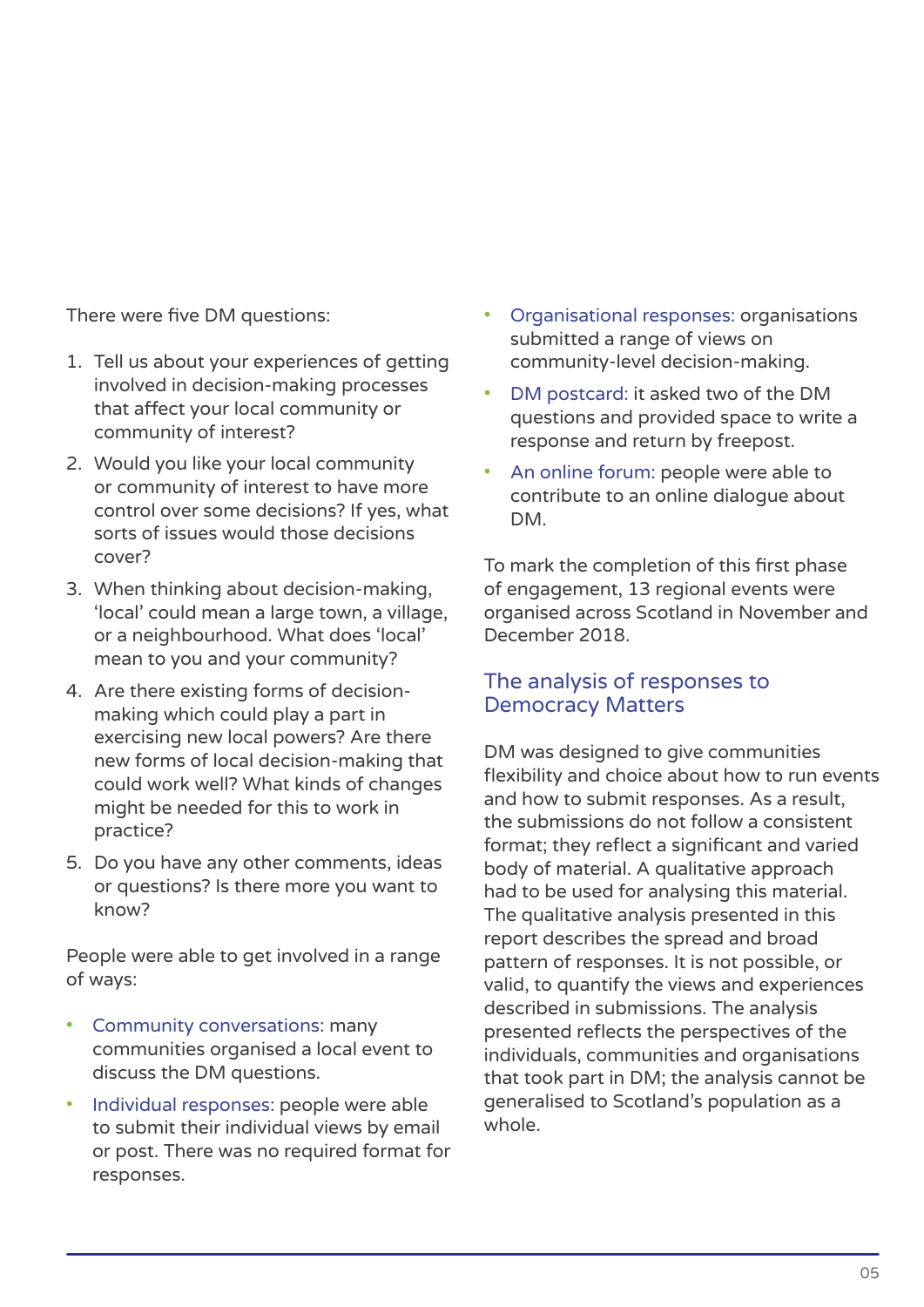#### Who got involved in Democracy **Matters**

There were 334 submissions which comprised:

- 127 submissions from community conversations. From the information provided, it is estimated that 2,967 people took part.
- 61 submissions from individuals: 23 by email, 117 by postcard, 21 online.
- 46 submissions from organisations. Some organisations used events to gather broader views to inform their submission. It is estimated this involved 885 people.

In addition, 226 people attended the regional events. Overall, it is estimated that 4,240 people took part in DM.

DM was designed to be as inclusive as possible so that communities of place and communities of interest or identity were equally able to take part. It is evident from the submissions received that a very diverse cross-section of communities in Scotland chose to take part, described below.

Two fifths of the community conversations involved communities of place. The other three fifths involved communities of interest or identity; and three quarters of these reflected the experiences of communities of interest or identity in a specific locality. A number of submissions highlighted the importance of recognising the existence, and different needs, of 'communities within communities', particularly for groups reflecting protected characteristics.

Submissions came from a broad variety of communities of place. Events were held right across Scotland, in 29 of 32 local authority areas and representing the experiences of people living in cities, towns, neighbourhoods and villages.

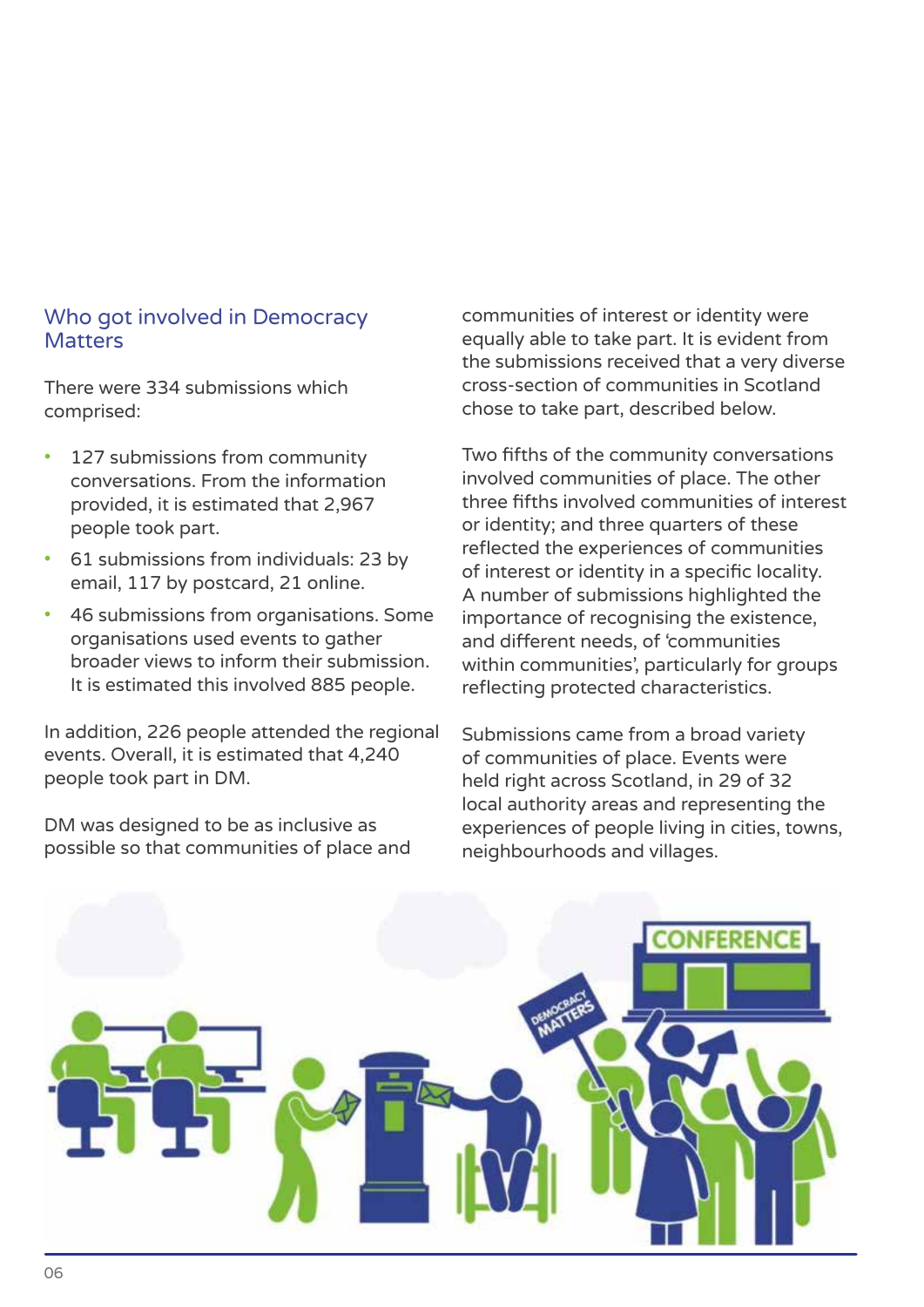Many different communities of interest or identity held community conversations and made submissions, from across four broad categories:

- Identity: people who identified as a community around shared language, ethnicity, nationality, and citizenship status, and groups with shared experience around gender identity and sexuality.
- Experience: groups with shared experiences of poverty, homelessness, living on benefits, recovering from addiction, living with physical and mental health conditions, disabled people.
- Lifestage: groups with shared experience as young people, college and university students, parents, carers, and those who were retired.
- Interests: groups with a shared interest in the environment and sustainability, culture and the arts, growing your own food.

Most of the discussions held by communities of interest or identity reflected the experience of marginalised groups; some involved people experiencing multiple forms of disadvantage or discrimination, often described as intersectionality.

The submissions describe a very broad range of experiences and views; different communities are starting from very different places in terms of their experiences of participating in local decision-making, and in their aspirations for greater involvement. The following describes the range of experiences.

#### People's experiences of local decision-making

People described positive and negative experiences of their involvement in local decision-making. In a minority of cases, people had no experience of involvement in local decision-making. Responses describe the activity and energy of people getting involved in their communities across Scotland. However, the negative experiences of trying to be involved in decisions locally were more strongly and more frequently described.

The positive experiences ranged from taking part in, and helping to organise, activities and events in communities, to involvement with more formal community fora or organisations. The strength of community involvement and the positive impact of that involvement came through strongly in submissions. In broad terms, the submissions described three kinds of positive involvement:

- Political action and protesting
- Making their voices heard and influencing
- Being directly involved and taking decisions

The negative experiences from communities of place, and of interest or identity, covered a broad range:

- Poor communication
- Tokenistic engagement
- Lack of representation
- Inability to effect change/inaction
- Unwelcoming structures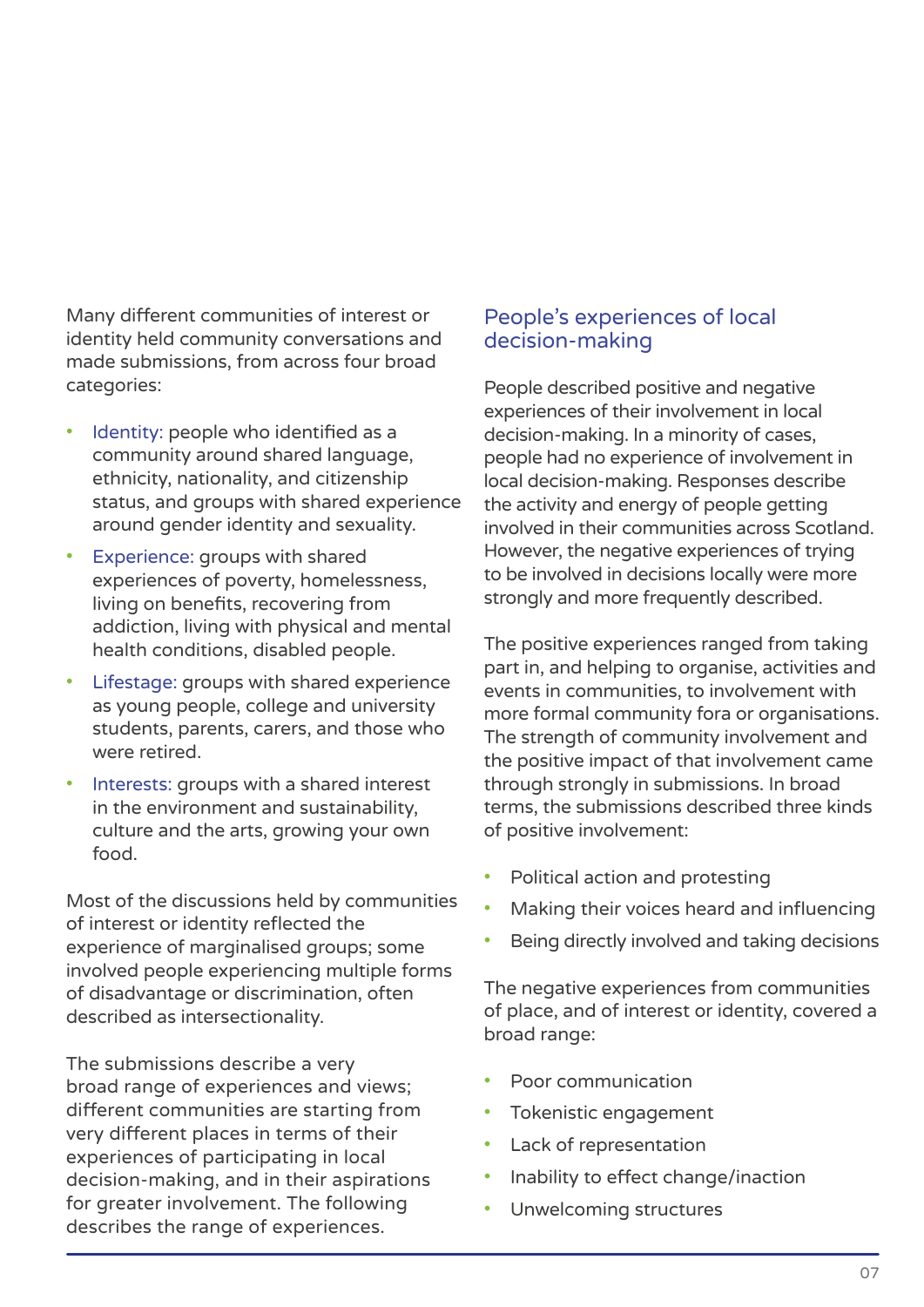There were a number of recurring themes about the kinds of barriers that prevent people from getting involved. These are summarised as:

- Information: Lack of information about how to be involved, what opportunities there are to participate in decisions; where and how decisions and taken. Information not reaching marginalised communities about services available to support inclusion.
- Complexity: The system is complicated difficult to understand who is responsible for what, how things work and how to influence.
- Accessibility: Transportation is nonexistent or poor – and expensive – in areas. Most formal decision-making fora meet during working hours; the time available to participate can be a factor. Physical accessibility a key issue for many disabled people.
- Lack of support for engagement: inadequate support for people to overcome range of practical barriers to involvement, and the range of barriers to inclusion experienced by marginalised and disadvantaged communities.
- Style of participation: The language and behaviours of public authorities and the ways in which forums and meetings are organised restrict or discourage participation.

#### More community control over local decision-making

The clear evidence from the submissions is that people do want to have more control of decisions on issues that matter to them. This is particularly the case for control of decisions that are seen to directly affect communities, which should apply more locally. The vast majority of submissions expressed views that demonstrate a desire for a change to the status quo.

It was clear that what people understood by the term 'control' varied. Control was understood in terms of different kinds of participation in decision-making. For some, this was about being able to give their views as part of decisions being made, and for their input to lead to practical action that improved their community. Other submissions were clear it was about communities having the power and the resources to make decisions themselves. These views can be described broadly in terms of:

- Influence having a voice in, and an impact on, decision-making.
- Transparency and accountability public authorities being transparent about their decisions and communities being able to hold them to account for those decisions.
- Authority having the authority and resources to take decisions.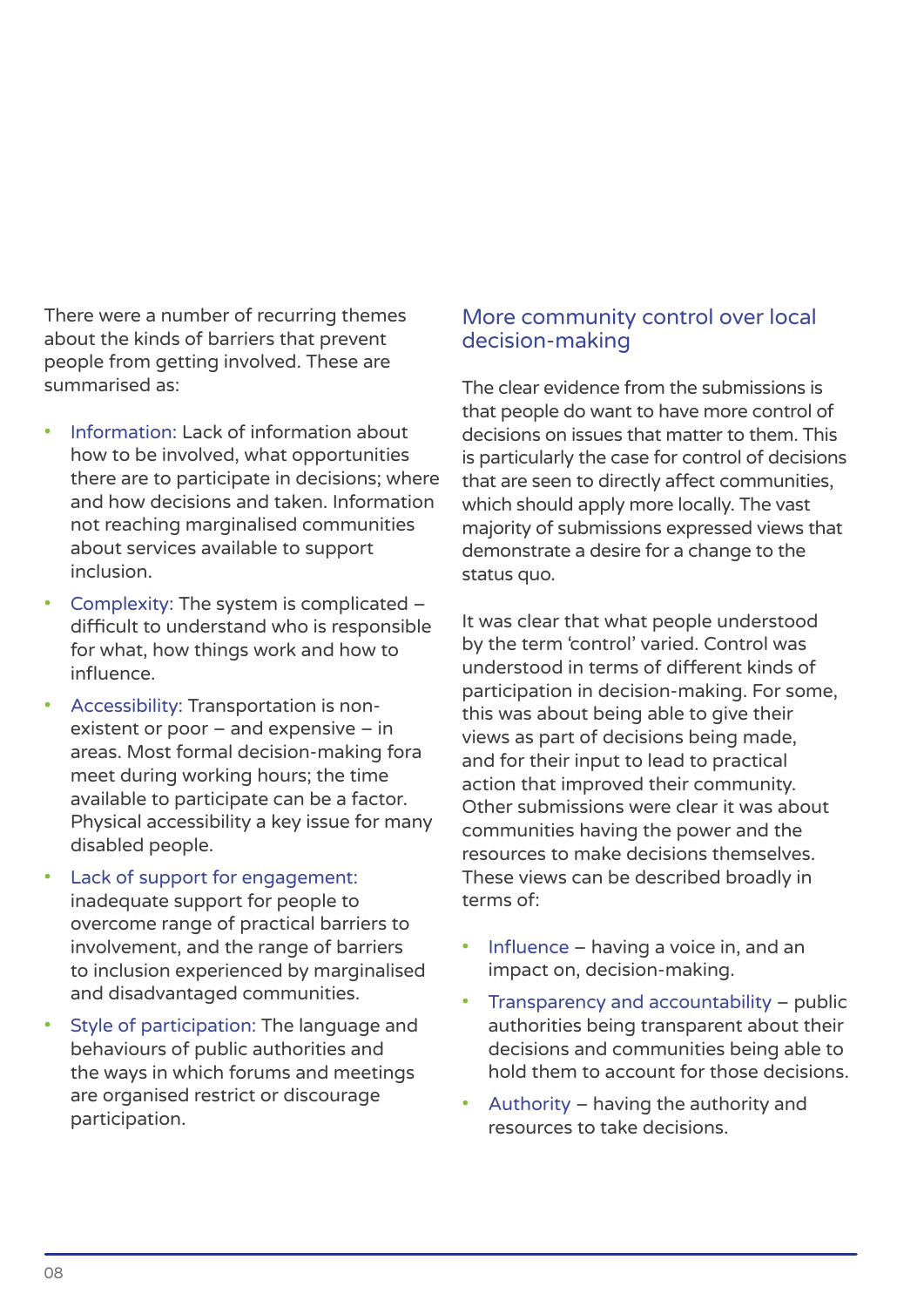There were some responses that described concerns; people who felt that control should not be devolved. For some, this was because of a worry about the responsibility involved; or a concern about, or a lack of confidence in, the capacity of communities to hold that responsibility. Some submissions expressed concern about how to respond to local demands, and being held accountable.

Across the responses as a whole, communities expressed an appetite and ambition for greater involvement in, or control of, decisions on nearly every policy issue for which public authorities have responsibility. In general, it could be seen that the issues identified largely reflected the lived experience and concerns of the specific community of place and/or community of interest or identity.

For some communities, their responses related to very specific issues and concerns that affected the quality of their daily lives for example, issues of disadvantage and discrimination, negative aspects of their local physical and social environment, the quality of their public housing, their access to and use of specific public services. For other communities, their responses spoke more about decisions that would benefit the wider community, meet community wishes and needs, support the social and physical regeneration of their local area.

Overall, communities identified a range of changes to how they are involved in decisions that affect their community:

- To be treated better by public authorities  $$ through a change in culture and behaviour about involving communities in decisions.
- To be better connected both within communities (pooling knowledge and resources); and with decision-makers.
- To be able to participate in decisions about their community; and, for some communities, that meant to have more local control over decisions, with the resources necessary for those decisions.
- For decisions that affect their community to be based on knowledge and experience, and for those decisions to lead to action that improves their lives.

#### How do people describe their 'local' community

Many submissions described local in terms of a specific place, or geography, e.g. 'my town', 'my village', 'the neighbourhood'. A distinction was often drawn between what were seen as the artificial boundaries around which different public services were organised, and what was described as 'natural communities' that made sense to people locally. Some described local in terms of size, or distance; others identified that communities can exist online.

Others identified that what was regarded as local for decision-making related to the specific issue. They identified that decisions might appropriately be taken at different geographic 'levels' (e.g. national/council area/community).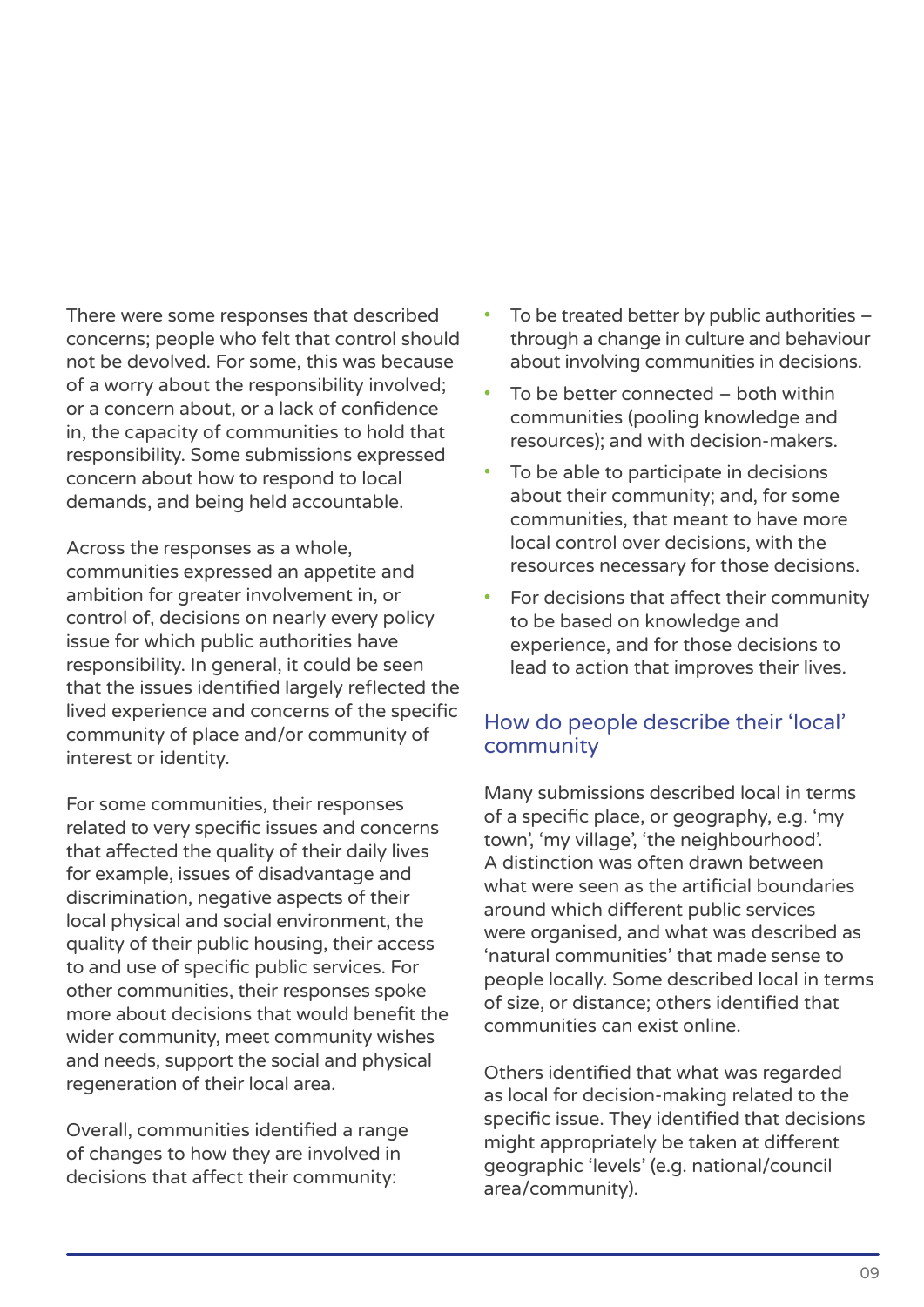Many submissions associated the idea of 'local' more with social connections, and a shared sense of identity and belonging. Communities of interest/identity were likely to describe 'local' in similar terms, around shared experience and identity.

A few submissions suggested a specific definition of 'local' when thinking about community-level decision-making. For example, defined by an upper and lower limit on population size.

#### Changes needed to enable decisionmaking at the community level

Across the broad sweep of responses, many existing forms of decision-making were identified that, with changes, might play a role in bringing communities closer to, or involved in local decision-making. Most often mentioned were community councils, but also community development trusts, community-based housing associations and forums/partnerships that brought together other local community organisations. There was a common view that any new arrangements should reflect local circumstances; that 'one size does not fit all'.

There were a range of views and experiences of community councils described in responses. Many views on community councils were supportive of, and ambitious for, their potential to take on more local powers, with changes. Others, fewer in number, held strongly negative views of community councils and did not think they should take on local decision-making.

They were regarded as unrepresentative, ineffective and reactive, self-interested and 'cliquey'.

Other examples of existing decisionmaking variously identified included: advisory groups, locality planning groups, community planning partnerships, school boards and parent councils, the Scottish rural and youth parliaments, participatory budgeting arrangements, local third sector organisations, other local community forums.

Responses also described a range of changes required to make communitylevel decision-making a reality covering the following themes:

- Supporting people to participate
- Building participation into the system
- Changing the culture and behaviours of public authorities towards community participation

People described a range of positive values they want to see expressed in the ways in which communities are enabled to participate by public authorities. These values describe:

- How public authorities should treat communities
- How communities and public authorities should work together
- New ways of working in partnership that deliver practical actions to improve outcomes for communities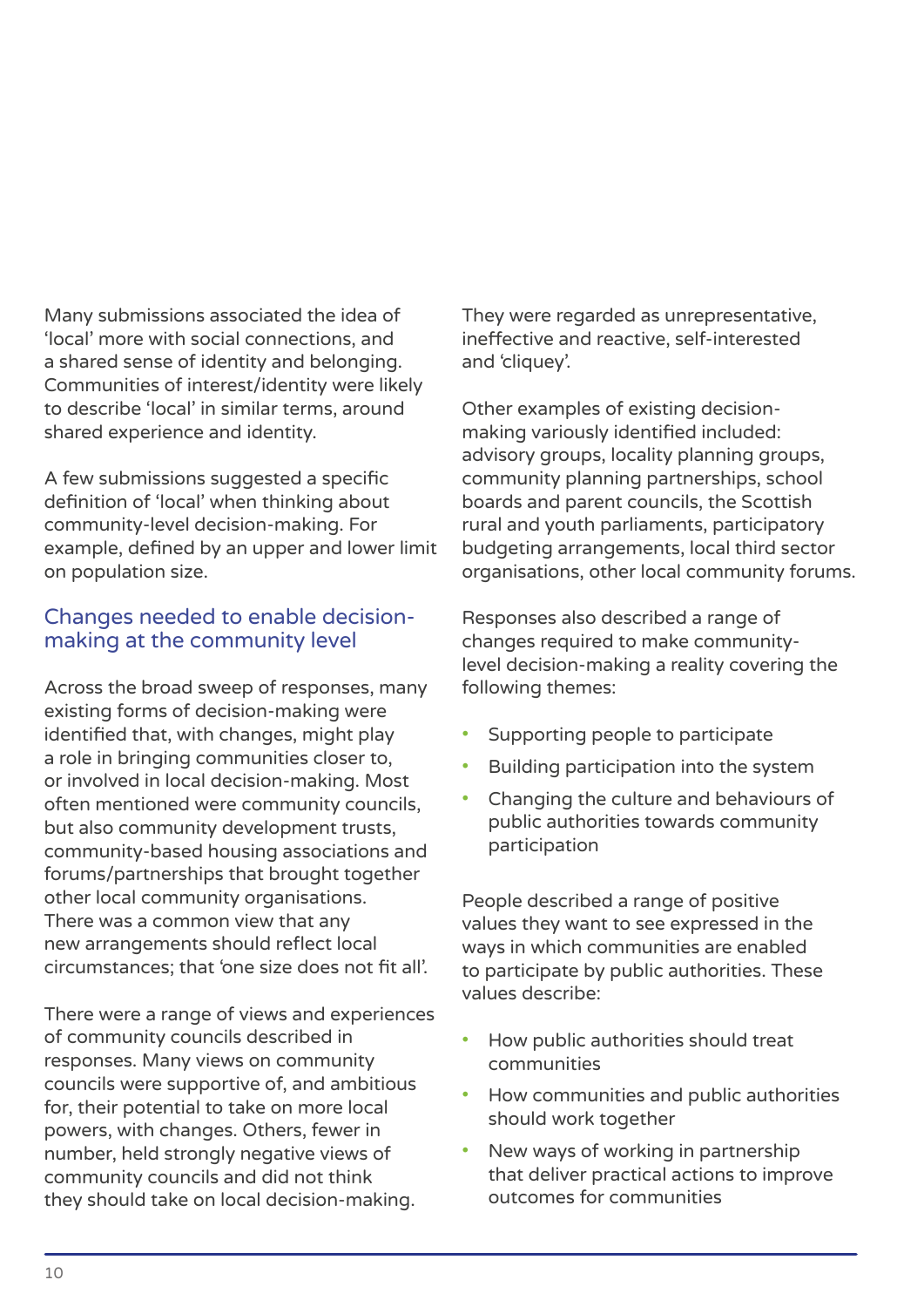Some community organisations, with experience of the current system of decisionmaking, described possible new structures for community decision-making. For some this was described as requiring a new tier of democracy; but others were explicitly opposed to such a development. Many identified that any power to take decisions required resources in order to deliver those decisions.

A few organisations provided worked up proposals of new forms of local decisionmaking at the community level and described how they could be constituted, their accountability, and how they could fit into the existing system of decision-making.

From the submissions, a range of measures can be identified that communities feel would help enable better community involvement in, or control over, decisions.

- Knowledge and education about people's rights and responsibilities as citizens, information about how (and which) public authorities take decisions that affect their communities, and information about how they can get involved in decisions.
- Practical training and organisational development for community groups and organisations to enable them to take on more responsibility.
- Greater influence over decisions made by public authorities and the means to hold those authorities better to account for those decisions.
- Community participation in/membership of existing decision-making institutions/ structures (e.g. area communities, local community planning groups).
- New structures of community governance: either changing the functions and/authority of existing community organisations such as community councils, or development trusts, or community-run housing associations; or designing completely new structures at the community level.

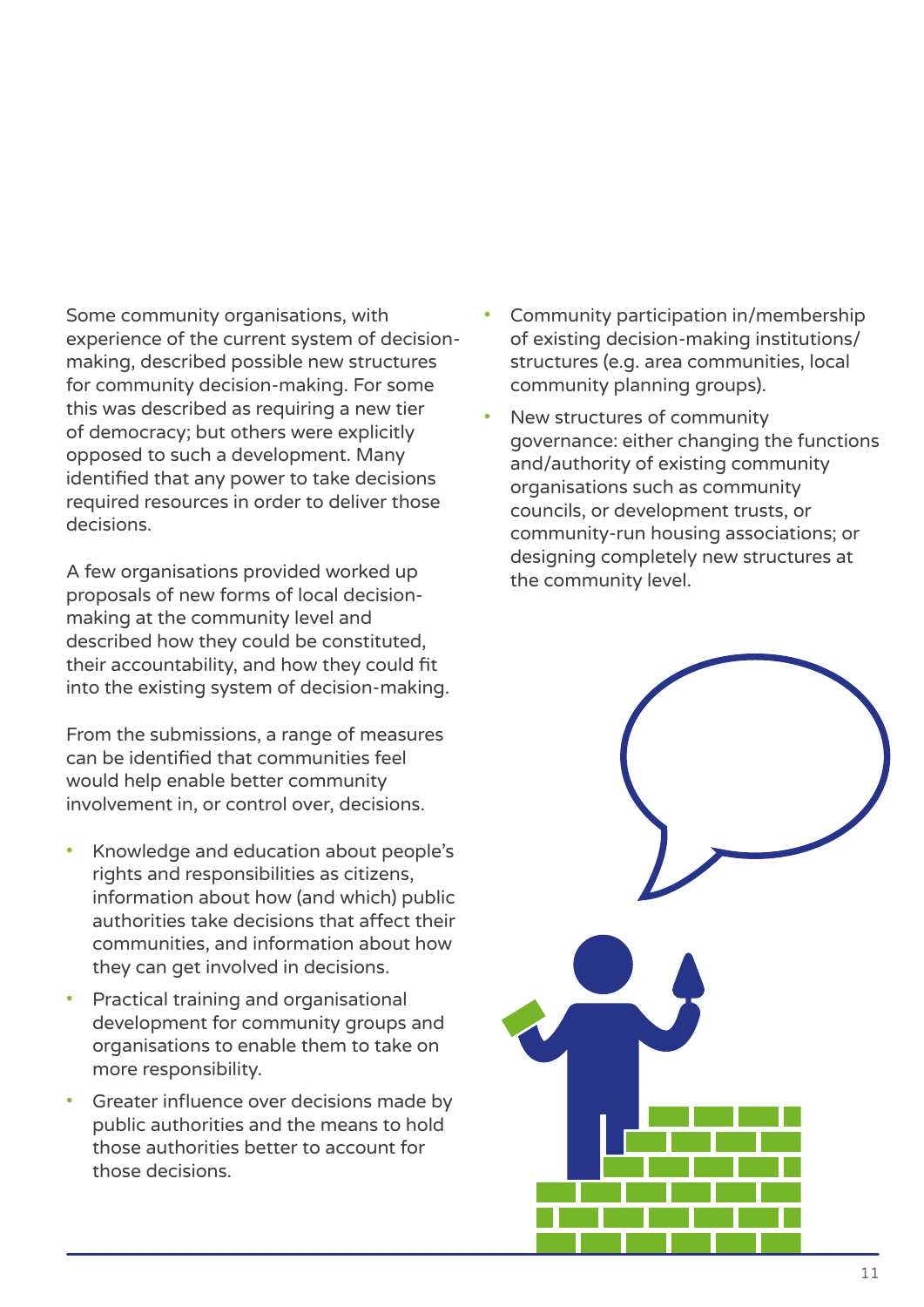# Section 1: Introduction

The Local Governance Review was jointly launched in December 2017 by the Scottish Government and the Convention of Scottish Local Authorities (COSLA) to consider how powers, responsibilities and resources are shared across national and local spheres of government, and with communities.

There are two strands to the Review:

(1) community level decision-making; and (2) public service governance.

Strand one focuses on communities and has been called 'Democracy Matters' (abbreviated subsequently in this report as DM). This report describes the analysis of responses to the DM engagement process, described below.

Strand two focuses on all public sector bodies, which were invited to offer proposals for improved governance arrangements at their level of place, based on an acceptance of increased variation in decision-making arrangements across Scotland. A report providing an analysis of the responses received to strand 2 has also been produced.

#### The Democracy Matters engagement

DM was deliberately designed to take a bottom-up approach to engaging people and communities. Scottish Government and COSLA worked in partnership with a

group drawn from the community sector, equalities groups, the public and private sector to design the engagement process collaboratively. This group was called the 'Enabling Group' (Annex A for list of group members).

The Enabling Group developed a short set of five open questions designed to guide DM discussions:

- 1. Tell us about your experiences of getting involved in decision-making processes that affect your local community or community of interest?
- 2. Would you like your local community or community of interest to have more control over some decisions? If yes, what sorts of issues would those decisions cover?
- 3. When thinking about decision-making, 'local' could mean a large town, a village, or a neighbourhood. What does 'local' mean to you and your community?
- 4. Are there existing forms of decisionmaking which could play a part in exercising new local powers? Are there new forms of local decision-making that could work well? What kinds of changes might be needed for this to work in practice?
- 5. Do you have any other comments, ideas or questions? Is there more you want to know?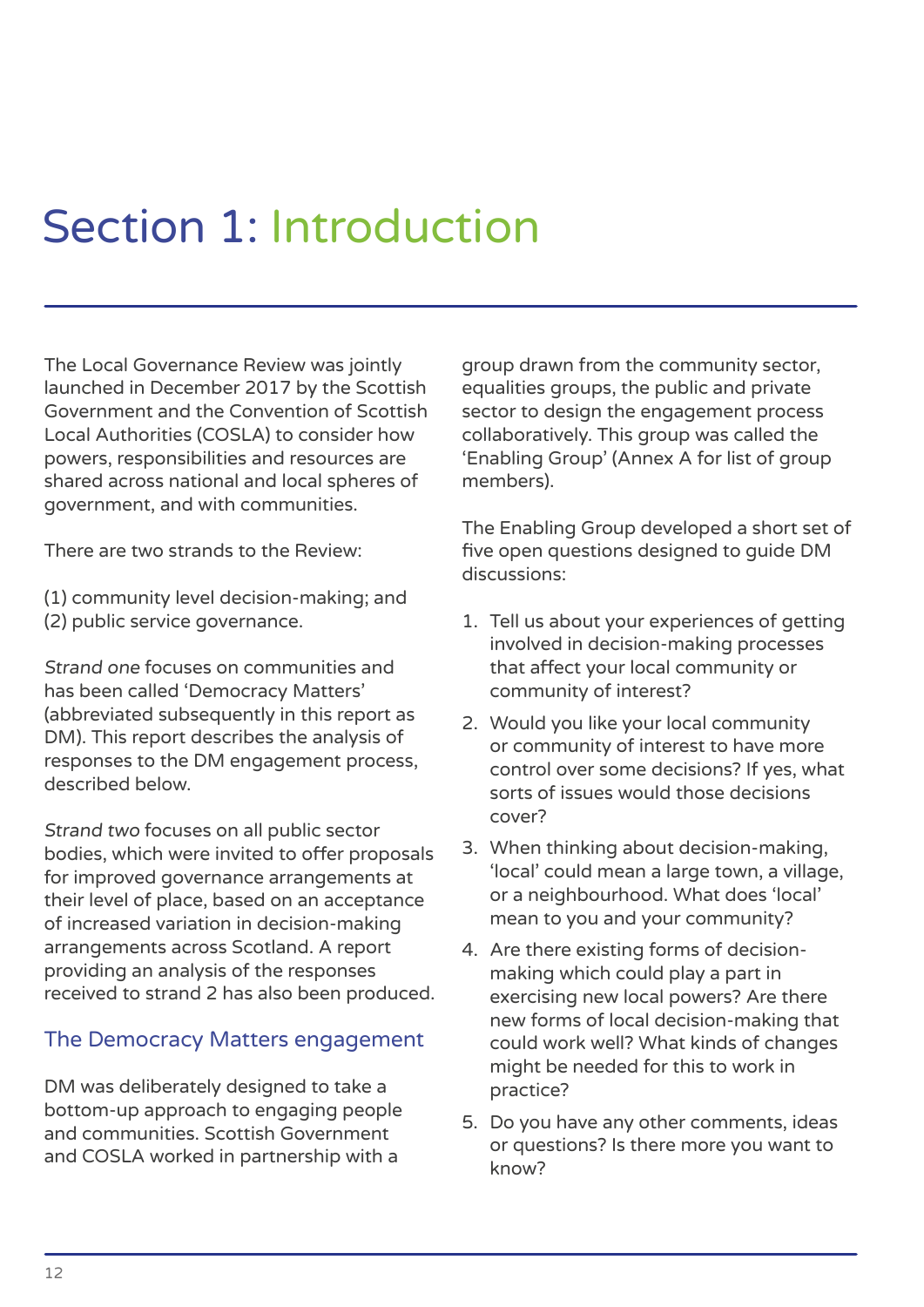A range of materials were produced by the Enabling Group to support people to host and organise discussions in their community in whatever way suited them best. They were designed to be as inclusive as possible. The materials included:

- A short animated film explaining the aims of DM
- A guide to the DM questions, which was also produced in an Easy Read version
- Information about how decisions about public services are taken in Scotland
- Guides to organising a DM event and to facilitating a good discussion. These guides made broad suggestions about things to consider in planning and running events; but did not set out a fixed format.

All of this material was made available on dedicated Local Governance Review webpages.

People were able to get involved in DM in a range of ways:

• Community conversations: Conversations were held in communities of geography or interest. In most cases, communities organised an event where people came together to have a conversation about the five DM questions. Communities chose to structure conversations in a variety of ways and used a range of supporting material. A report of the conversation was then submitted – in a variety of forms.

- Individual responses: people were able to submit their individual views by email or post. There was no required format for responses. Individuals gave their views in a variety of ways, some answered the DM questions directly and others responded more generally to the issues.
- Organisational responses: organisations submitted a range of views on community-level decision-making. There was no required format for responses. Some of the submissions from organisations responded to the DM questions directly and others responded more generally to the issues.
- DM postcard: a leaflet was developed to promote DM. It provided some information about the Local Governance Review and asked two of the questions. There was space to write a response to these questions and it could then be folded up into a pre-addressed 'postcard' format and returned by freepost. These were distributed at a range of events including the Scottish Government's travelling Cabinet meetings, and by a range of organisations locally including councils, Community Planning Partnerships, Third Sector Interfaces, health, community and third sector organisations.
- An online forum: people were able to post ideas and responses to the DM questions, and respond to other contributions, in an online dialogue.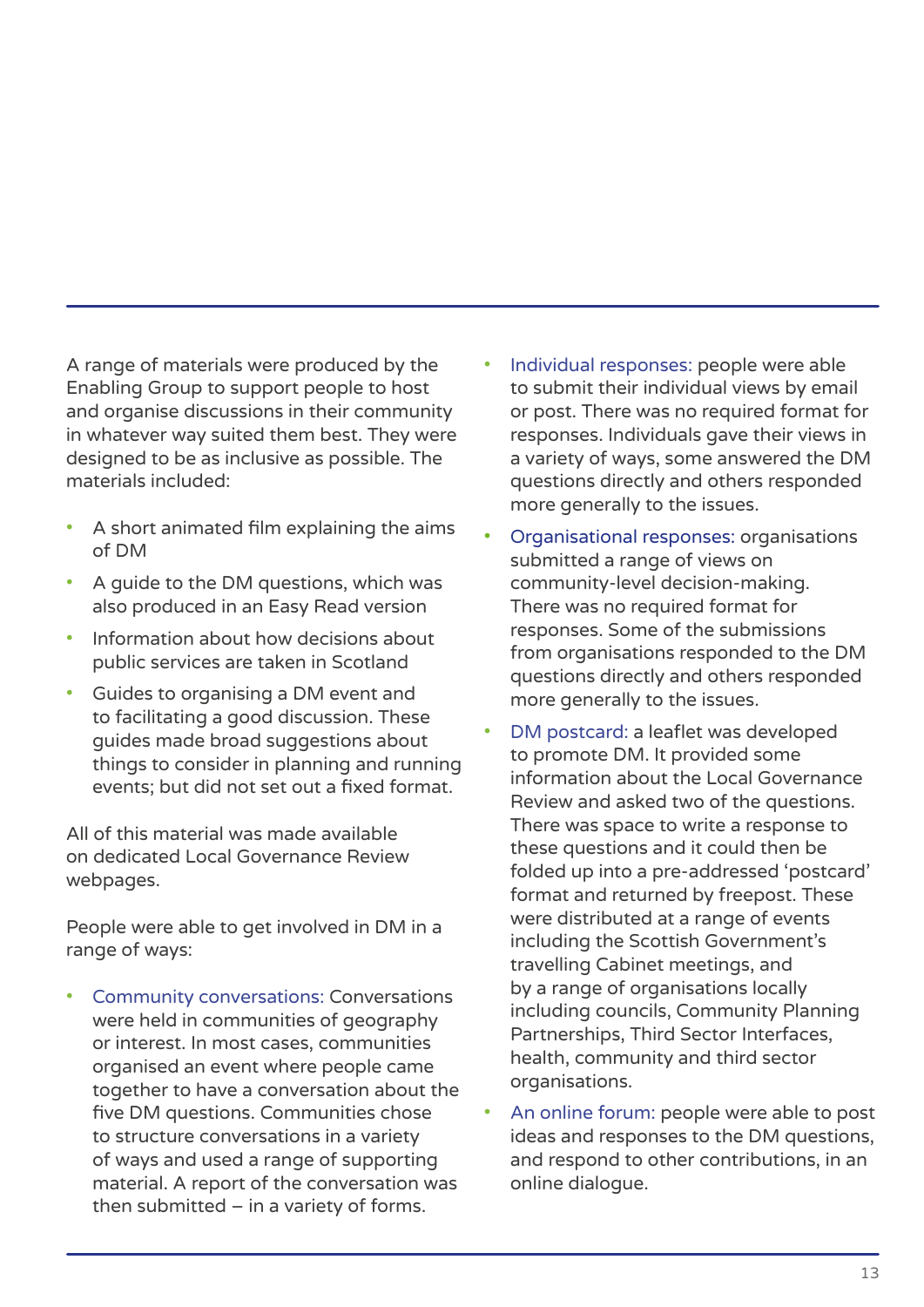To help support the community conversations, the Scottish Government made available a £30,000 fund for small grants to community organisations to cover expenses such as hiring a venue, providing refreshments and childcare costs. The fund was distributed by the Voluntary Action Fund which made grants for 89 community events, totalling £27,985.

In addition, the Scottish Government awarded larger grants totalling just under £20,000 to help ensure that DM was as inclusive as possible. These grants went to the following organisations who organised local events with specific marginalised groups:

- Church of Scotland (17 events)
- BEMIS (5 events)
- Deaf Scotland (2 events)

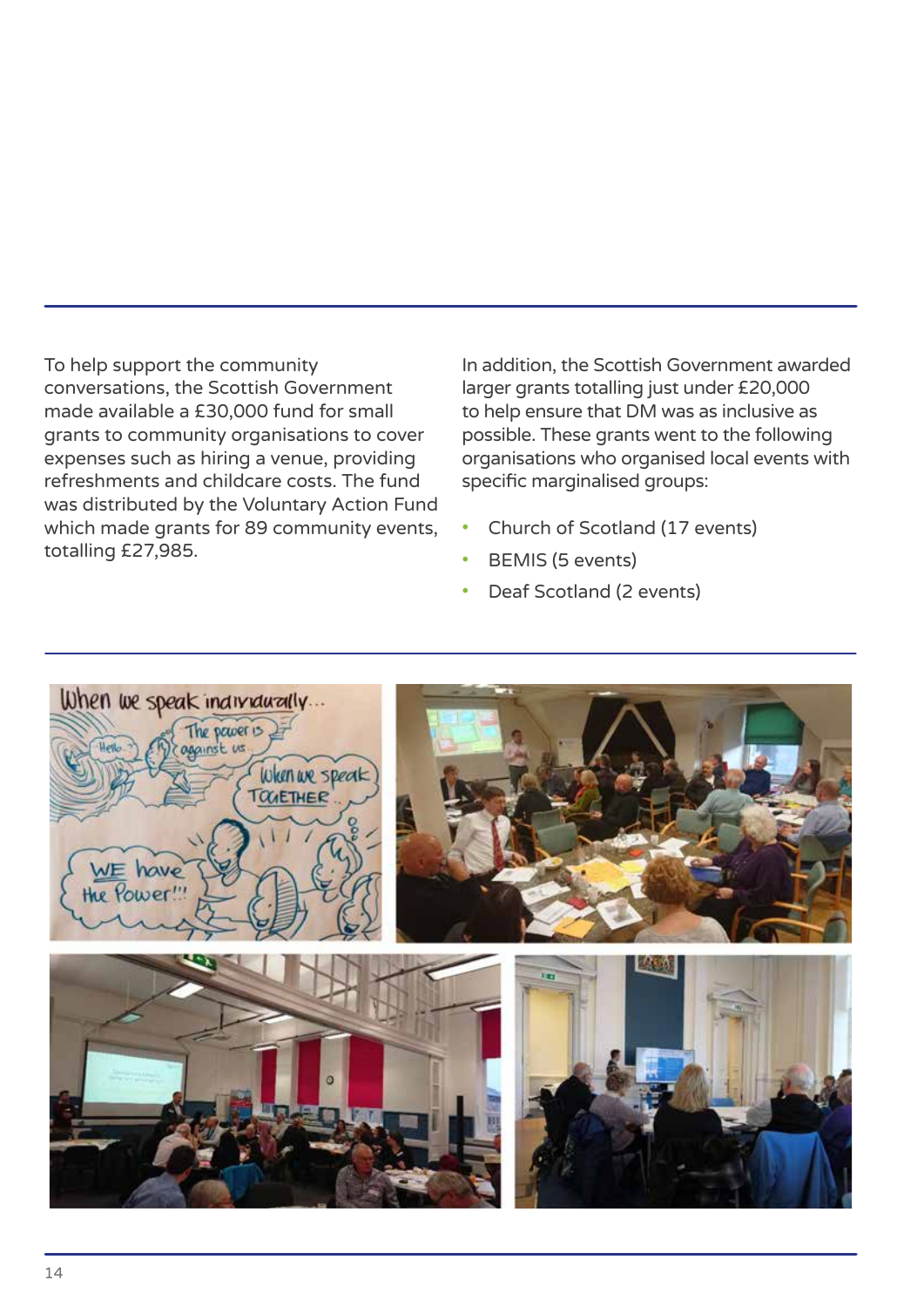DM was launched on 28 May 2018 and submissions could be made until the end of November. Submissions received after the deadline were also included.

To mark the completion of this first phase of engagement, a series of 13 regional events were organised by the Enabling Group. The events were held across Scotland in November and December 2018, in the early afternoon and early evening, in community venues in Aberdeen, Edinburgh, Dundee, Glasgow, Inverness, Irvine and Oban.

Each event lasted two and a half hours and included a presentation which gave feedback on the emerging themes from provisional analysis of the initial responses received on DM. Table discussions were held, supported by a facilitator, focused on some of the aspects of community-level decision-making: specifically around local control, equalities and inclusion, and outcomes. Notes of the discussions were taken by facilitators and everyone attending was also encouraged to add their own written comments using postit notes. This written material was included in the analysis undertaken for this report.

#### The analysis of responses to Democracy Matters

For each submission to DM, respondents were asked to complete a Respondent Information Form. The information from the form was systematically recorded in a spreadsheet. This included information about the method of engagement used, who the submission was from and the estimated numbers of people involved. This information was used to analyse who got involved in DM, and is described in the next section.

DM engagement was designed to give a high degree of flexibility and choice about how communities ran events and about how the discussions were then reflected in the written submissions. As a result, submissions did not follow a consistent structure or format. Taken as a whole, the submissions to DM reflect a significant and varied body of material. This means that a qualitative approach has to be used for analysing this material.

To support the qualitative analysis, the text of the submissions was uploaded into a qualitative analysis software package called NVivo. Using NVivo enabled the responses to be coded into thematic categories for analysis. A coding framework was developed from an initial analysis of responses and the responses then coded systematically using that framework. As a qualitative analysis, it seeks to describe the spread and broad pattern of responses. It is not possible, or valid, to quantify the views and experiences in submissions.

The analysis that is presented in the following sections reflects the views and experiences of individuals, communities and organisations that took part in DM, as they were reflected in the written submissions. In any public engagement exercise like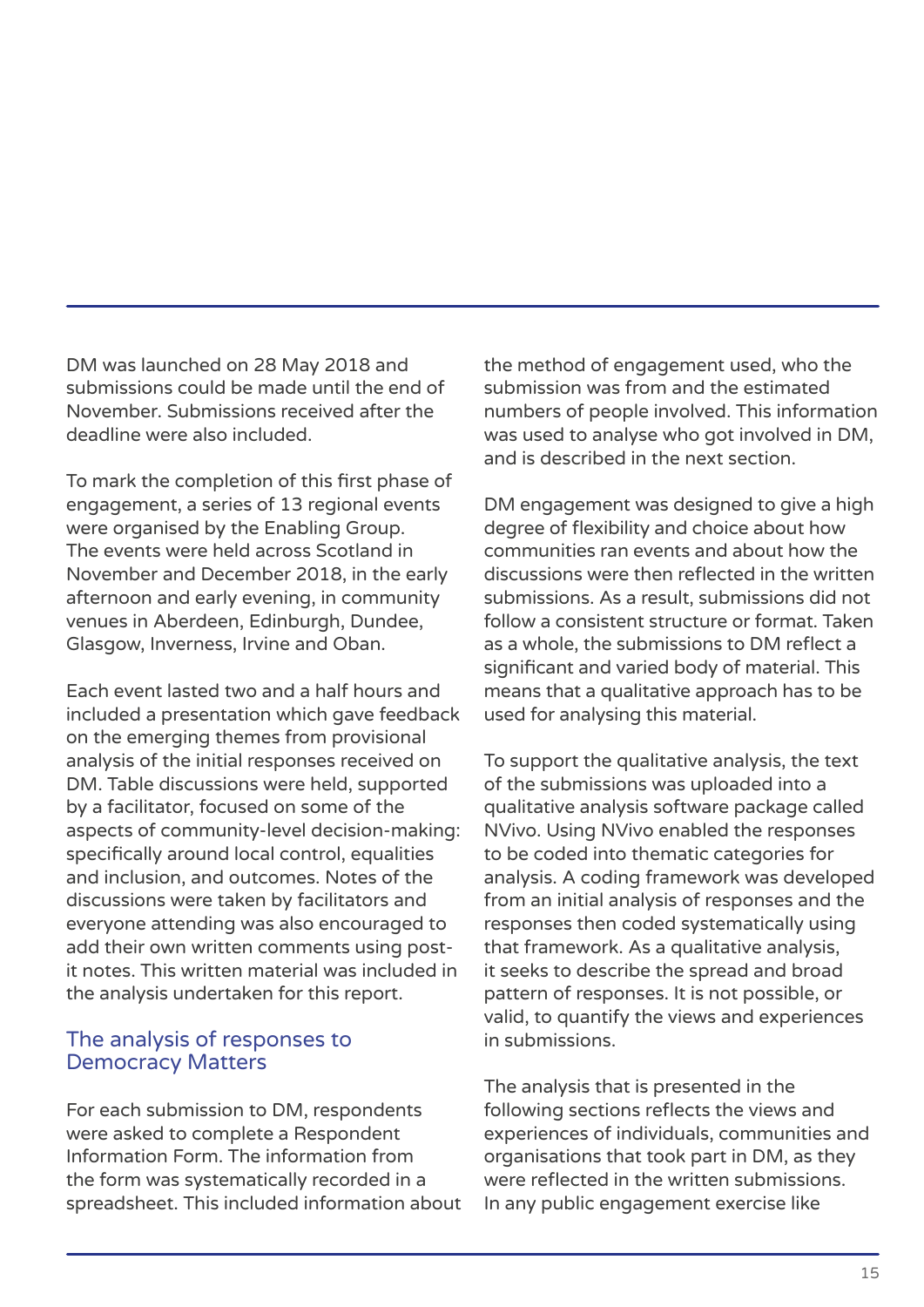DM, it is important to remember that the analysis cannot be generalised to Scotland's population as a whole.

#### The structure of this report

The report is structured in the following sections which cover the DM process and each of the five questions:

- 1. Who got involved in Democracy Matters?
- 2. What are people's experiences of local decision-making?
- 3. Do people want more control over decisions that affect their community?
- 4. How do people describe their community: what does it mean to be 'local'?
- 5. What forms of decision-making could be used at the community level?
- 6. Other issues raised.

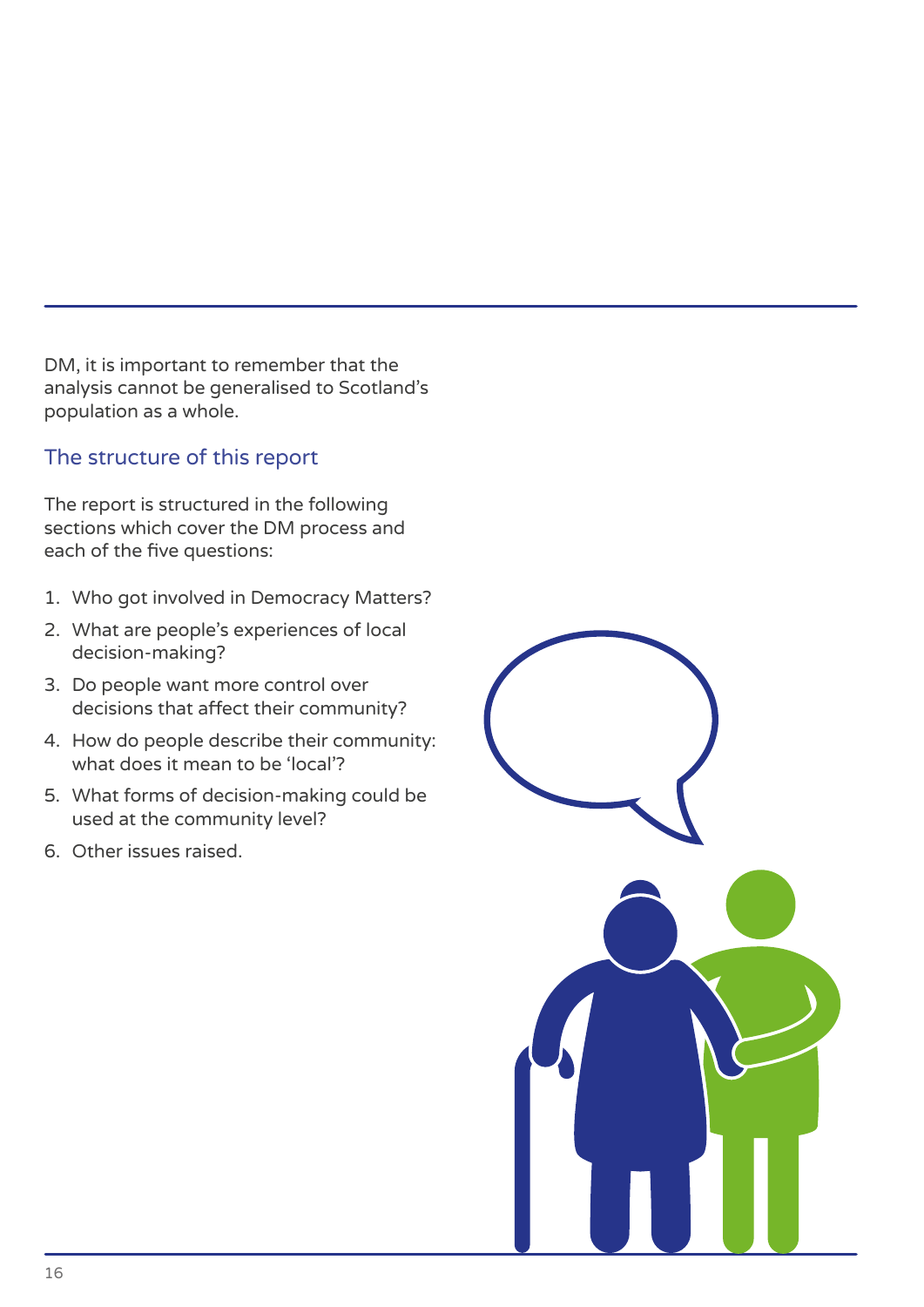# Section 2: Who got involved in Democracy Matters?

This section provides more detail about who got involved in DM and how they participated.

There were 334 submissions on DM. They were made up of the following:

- There were 127 submissions from community conversations that reflected the results from 158 local events. From the information provided in submissions, it is estimated that 2,967 people took part.
- There were 161 submissions from individuals: 23 people responded by email, 117 sent in a postcard, 21 participated online.

There were 46 submissions from organisations. A number of the organisations held discussion events/ conferences of varying size to gather broader views that informed their submission. From the information provided, it is estimated that this involved 885 people.

In addition, the 13 regional events held in November and December were attended by 226 people in total.

The table below summarises the numbers of people who got involved in DM: estimated to be 4,240 in total.

| How people were involved | <b>Submissions</b>                                                           | Estimated no. of<br>people engaged |
|--------------------------|------------------------------------------------------------------------------|------------------------------------|
| Community conversation   | 127 submissions covering 158 local events                                    | 2,967                              |
| Individual response      | 23 submissions                                                               | 23                                 |
| Postcards                | 117 submissions                                                              | 117                                |
| Online                   | 21 people contributed to online discussions,<br>making 133 comments in total | 21                                 |
| Organisational response  | 46 submissions                                                               | $885^{1}$                          |
| Regional events          | 13 events                                                                    | 226                                |
| <b>Total</b>             |                                                                              | 4.240                              |

<sup>1</sup> Some of the responses from organisations reflected considerable levels of engagement with their membership, for example at conferences, other organisational events, or by convening a specific Democracy Matters discussion.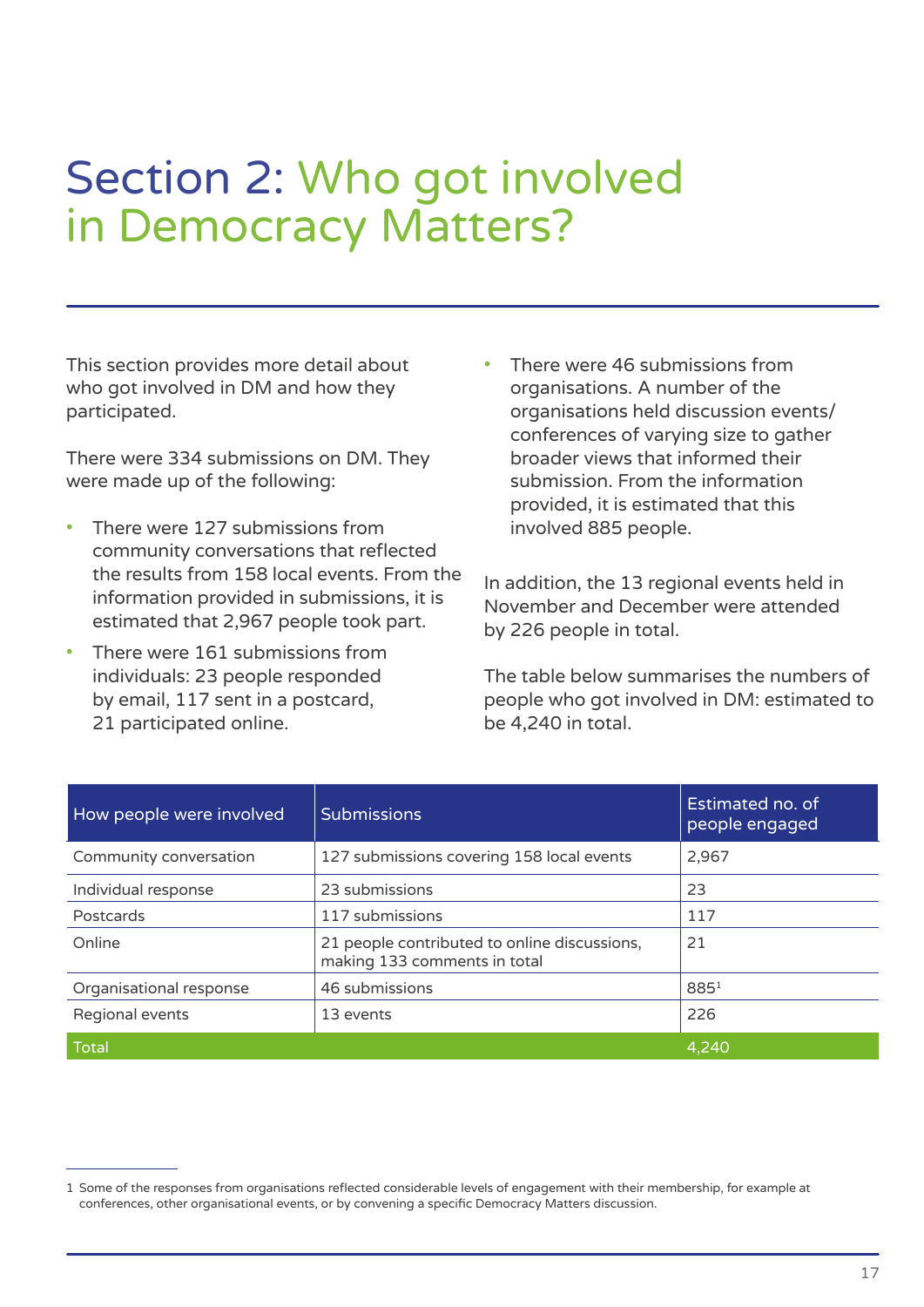DM was designed to be as inclusive as possible so that communities of place and communities of interest or identity would equally be able to take part. It is evident from the submissions received that a very diverse cross-section of communities in Scotland chose to take part, described below.

Three fifths of the 158 community conversations involved communities of interest and identity. The other two fifths of these conversations involved communities of place. Three quarters of the community conversations with communities of interest and identity reflected their experiences in a specific locality. A number of submissions highlighted the importance of recognising the existence, and different needs, of 'communities within communities', particularly for groups reflecting protected characteristics.

Submissions came from a very broad variety of communities of place. Events were held right across Scotland, in 29 of 32 local authority areas and representing the experiences of people living in cities, towns, neighbourhoods and villages.

Many different communities of interest or identity held community conversations and made submissions to DM. These communities can be described across four broad categories:

- Identity: this included people who identified as a community around a shared language, ethnicity, nationality, and citizenship (e.g. EU citizens, refugees and asylum seekers, Syrian New Scots), around gender identity and sexuality.
- Lifestage: this included groups with shared experience as young people, college and university students, parents, carers, and those who were retired.
- Experience: this included groups coming together through shared experiences of poverty, homelessness, living on benefits, living with disability, recovering from addiction, living with physical and mental health conditions.
- Interests: this included groups with a shared interest in the environment and sustainability, culture and the arts, growing your own food.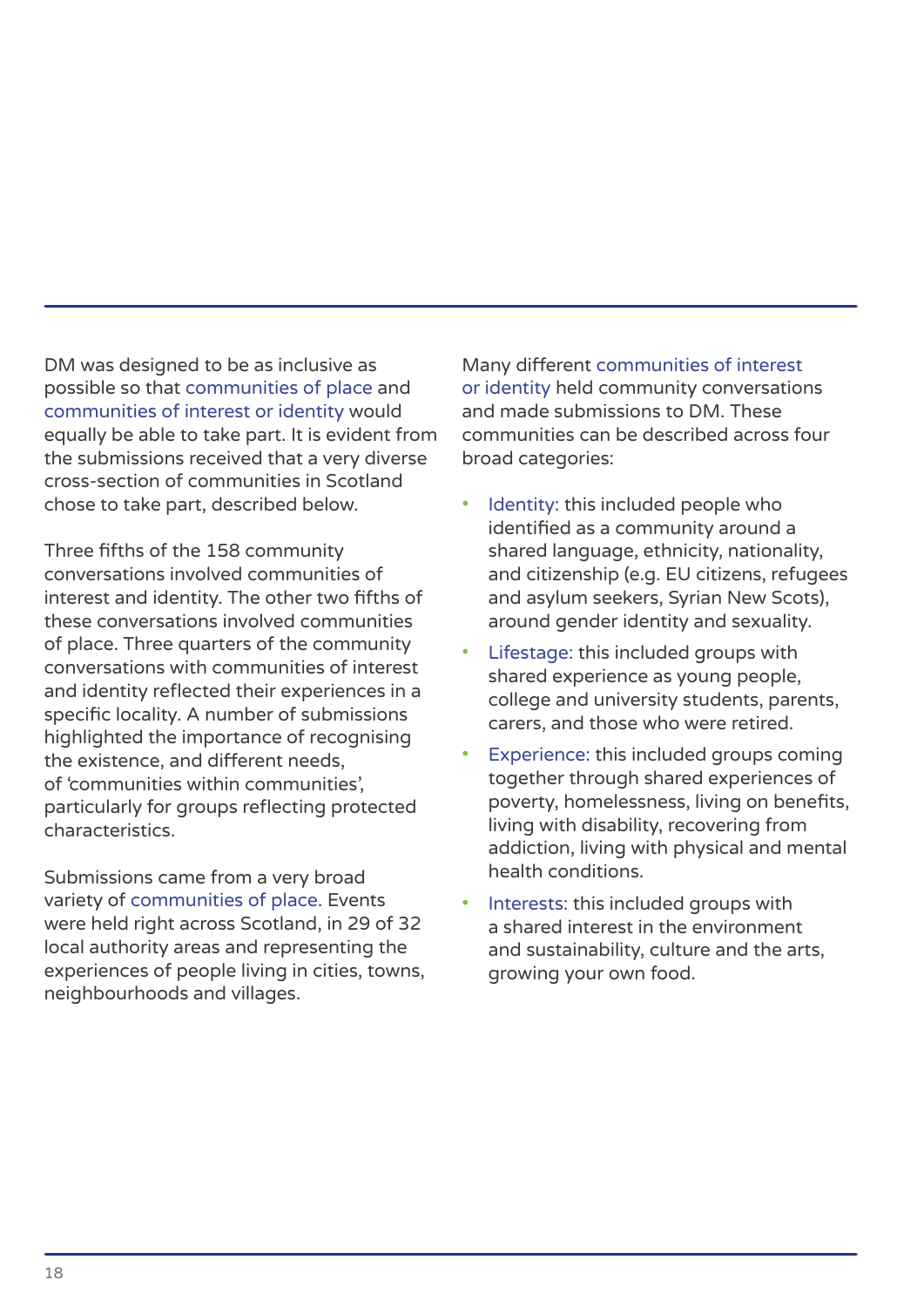A broad range of community groups and organisations, and some councils, supported or hosted community conversations, including local community groups and networks, community councils, community development trusts, housing associations, community interest companies, local faith organisations. This included organising conversations with some more marginal communities, who might not have otherwise participated in DM.

For example, a local Baptist church organised a number of conversations for different language groups, including Arabic, Urdu and French speakers. BEMIS worked with local community groups to organise a series of discussions around the country that involved

people from thirty different ethnic groups, nationalities and faith groups. BEMIS is a national member-led umbrella organisation that supports the development of the ethnic minority third sector across Scotland. A local community interest company concerned with inclusion organised a number of community conversations including one with people who have caring responsibilities and another with members of the Polish community in Glasgow.

Most of the discussions held by communities of interest or identity reflected the experience of marginalised groups. Some groups involved people experiencing multiple forms of disadvantage or discrimination, described as intersectionality, for example, a group of Chinese women with autistic children.

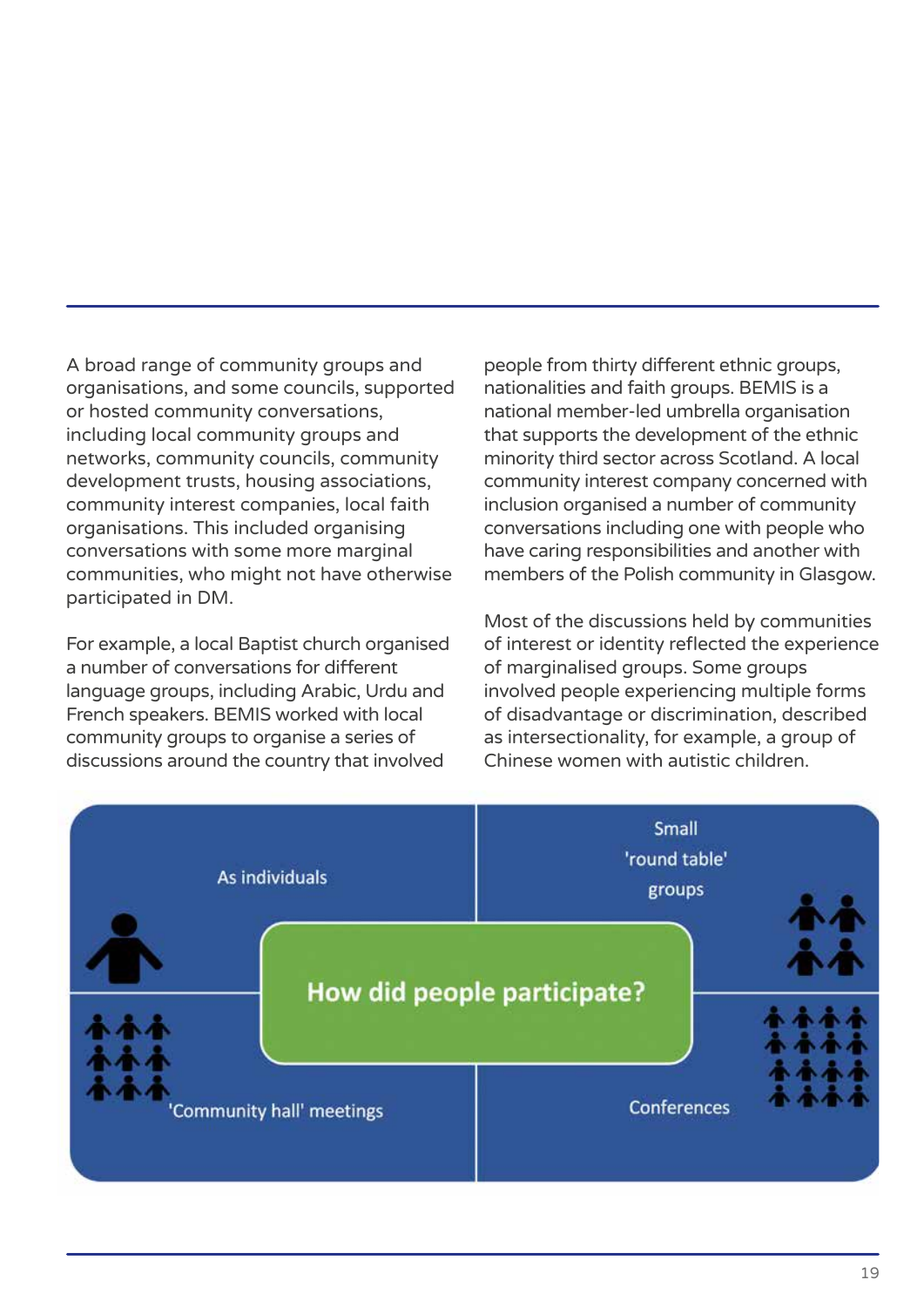A broad range of organisations put in a submission including individual community councils and local networks of community councils, community development trusts, councils, local and national third sector organisations, national community organisations and associations, local and national equalities organisations and other national organisations including Common Weal and Electoral Reform Society and the Federation of Small Businesses.

The submissions describe a very broad range of experiences and views. It is clear that different communities are starting from very different places in terms of their experiences of participating in local decision-making, and in their aspirations for greater involvement. The following sections will describe the range of experiences.

#### The experience of taking part in DM conversations

DM events were held in community spaces across Scotland and in one case through Twitter. Some groups used different ways to engage people and support the discussions; for example, using photographs as a way for people to express their responses to questions. Here is a picture from one of these events:

Submissions to DM illustrated and described communities engaged in discussions about how to have a greater stake and involvement in decisions that affect them. They described a strong sense of energy and enthusiasm in those discussions. For some of the people involved, taking part in discussions about the issues of DM was described as being an

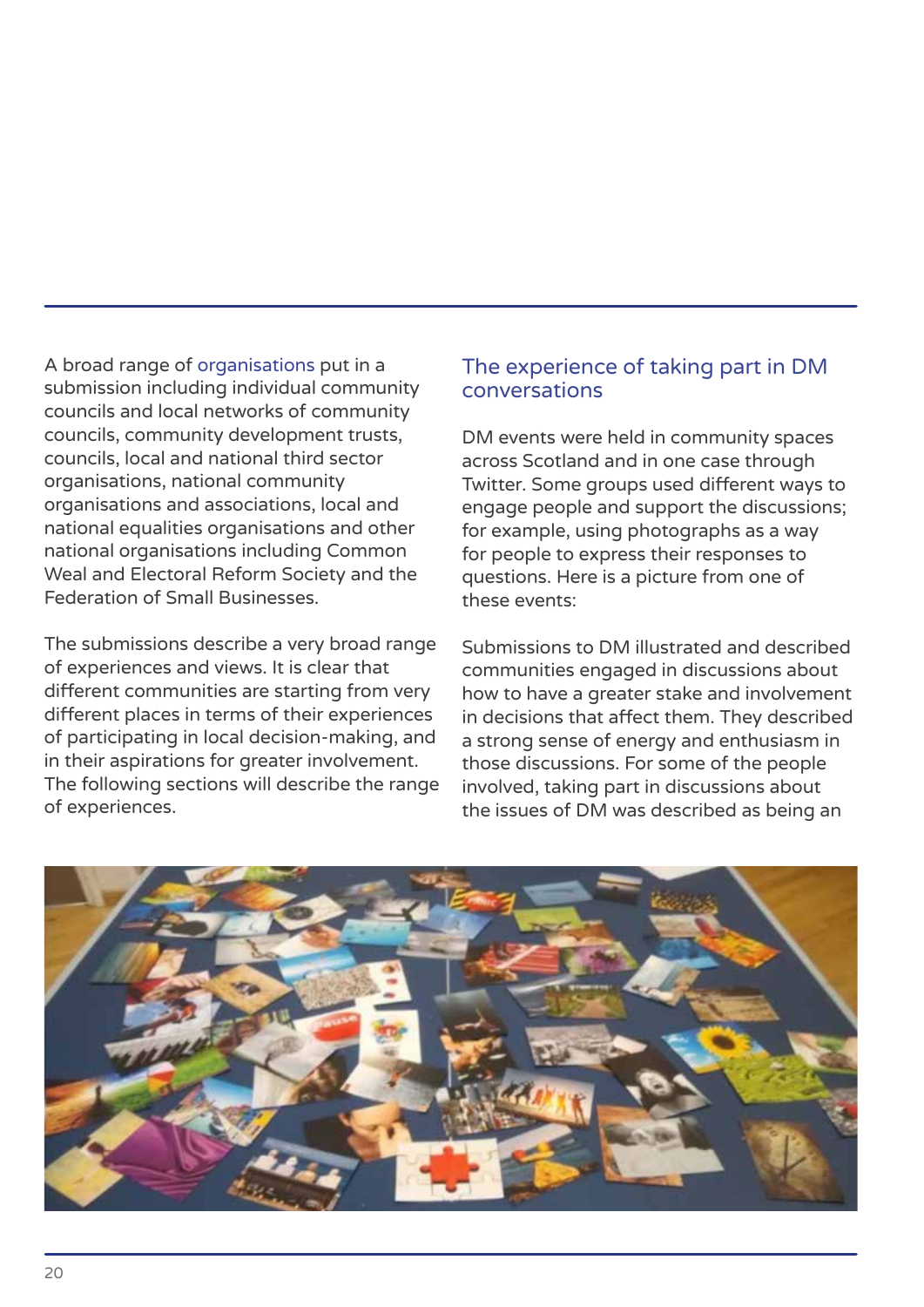important and significant experience in itself. For some, it was an opportunity to join a debate about how to expand activity already happening in their community. For others, it was a new experience to consider their role as citizens and communities, and having that experience itself built their confidence and understanding. For some it encouraged them to think about how they could play a more active role and make a contribution.



People often told us that they enjoyed the experience of coming together in their communities to discuss how decisions about their future should be taken.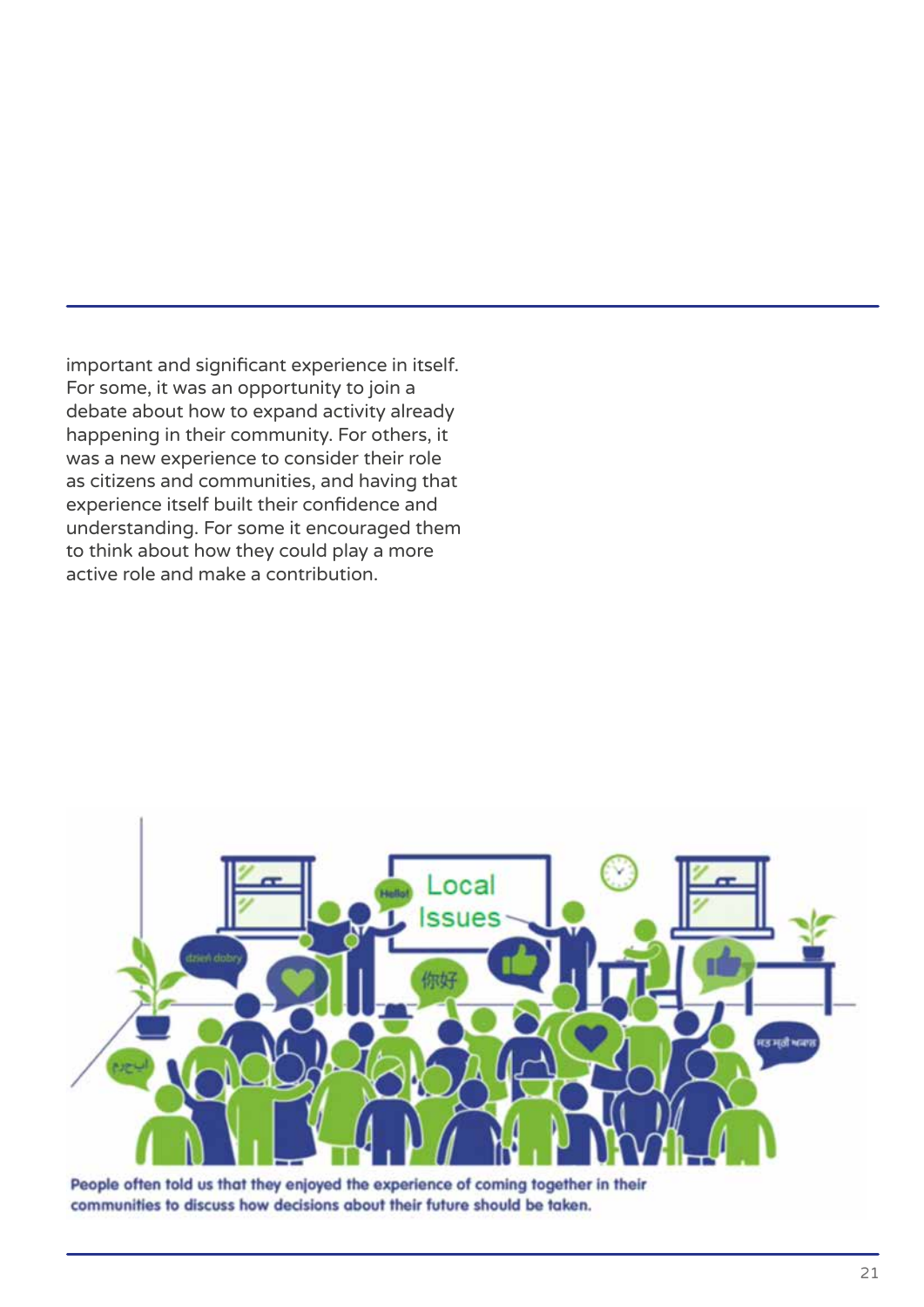# Section 3: What are people's experiences of local decisionmaking?

People described many different experiences of local decision-making, both positive and negative. In a minority of cases, people had no experience of involvement in decision-making. There were many positive experiences described. These were often accompanied by frustrations people had about the system and the difficulties in effecting change.

This section describes what people said in response to the DM question:

Tell us about your experiences of getting involved in decision-making processes that affect your local community or community of interest.

#### Positive experiences of being involved

People described being active in their communities in many different ways. This ranged from taking part in social activities with their community to involvement with more formal community fora or organisations (e.g. community councils, development trusts, residents associations, parents councils).

The strength of community involvement and the impact of that involvement came through very strongly in submissions. The social connection and sense of shared purpose and identity that was associated with community activity, and the well-being that came from that, was frequently mentioned. The following provide examples of how this was expressed:

"The youth forum provides a positive space to have your voice heard within the community. Being part of youth forum encourages you to be more confident and it helps you feel valued within your local community." (local youth forum)

"This group has influence in the community to help support women and their families." (women's group)

The following gives a flavour of the many types of experiences people described through DM. In broad terms, they described three kinds of involvement:

- Political action and protesting
- Making their voices heard and influencing
- Being directly involved and taking decisions

#### Political action and protesting

Very many submissions described people's formal involvement in democracy in Scotland, describing voting in elections and also in the Scottish independence referendum.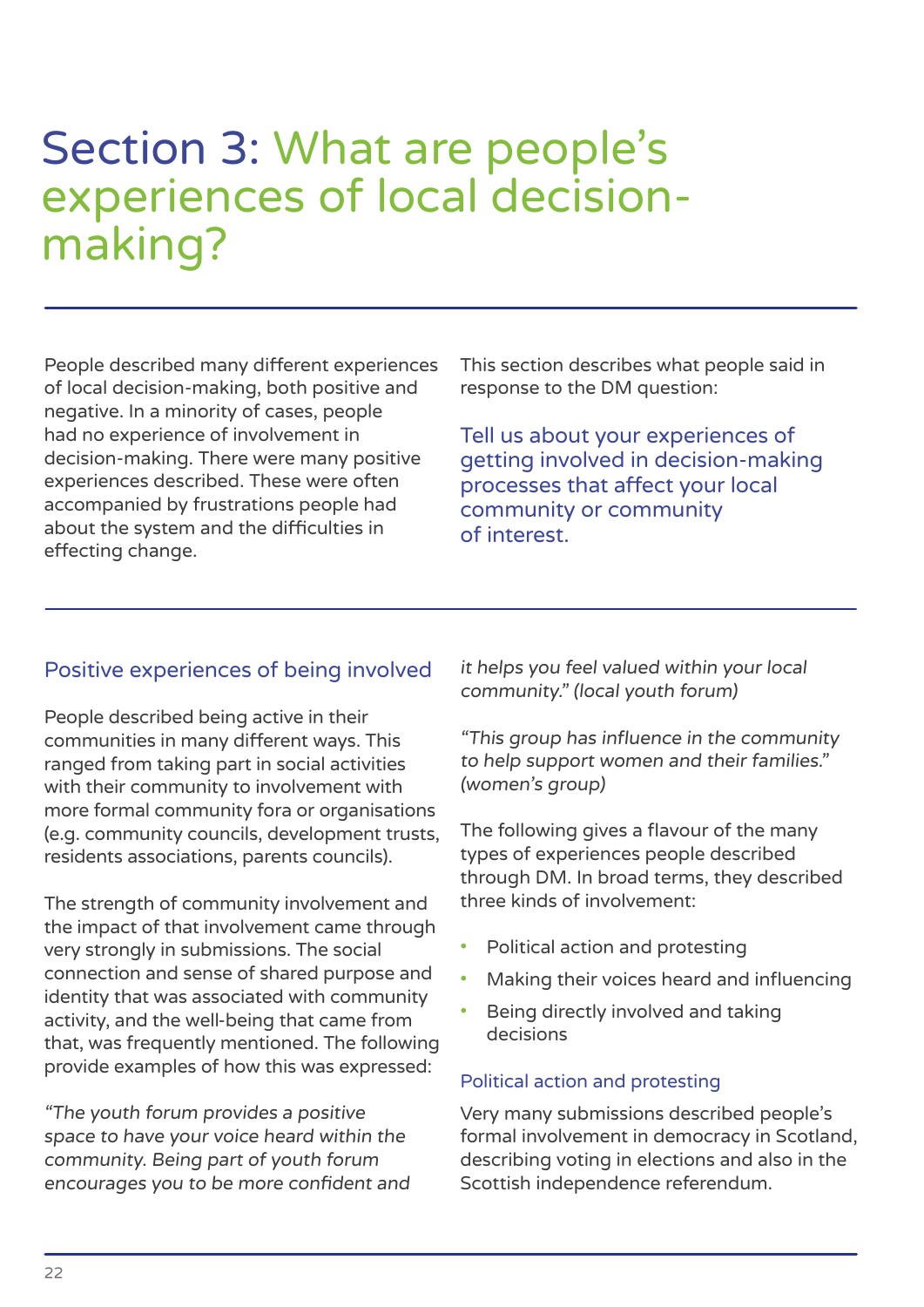Submissions described people getting involved in one-off demonstrations and protests; for example participating in a protest against racism.

The experience of more sustained involvement in issues was also described, such as campaigning for marginalised or disadvantaged groups; or protesting about a local issue of concern, examples included campaigning for asylum seekers' rights and opposing the closure of a local hospital.

#### Making voices heard and influencing

Submissions described how people sought to make their voices heard in local decisionmaking. People described being involved in local consultations; for example, having a say in how a local park was developed and managed.

Others described positive involvement in more formal exercises organised to hear the views of the community, for example a Poverty Commission and a local charrette:

"Our voices were heard and reflected in the East Lothian Poverty Commission"

The experience of taking part in participatory budgeting exercises was frequently mentioned as a positive example of being involved. This covered city-wide exercises like 'Dundee Decides', and those that were highly local, such as 'Bucks for Buckie'.

There was a strong sense that people welcomed and valued the opportunity to contribute their view on local issues. People particularly recalled that experience positively when they felt listened to and that their opinion had influenced decisions.

#### Being directly involved and taking decisions

Some people described their experience of being a formal representative in a variety of forums; for example, parent council of local school, as a community councillor, in a school youth forum:

#### "Being involved in school decisions made me feel empowered"

There were many descriptions of the positive impact people felt through getting involved in their community as a volunteer, participating in local activities, regularly with organised groups, taking part in fundraising. This covered a range of local community groups such as playgroups and youth clubs, local faith organisations, food banks.

A very practical example of local involvement, that reflects the connection within communities referred to above, is evident from a community conversation:

"Local events organised by volunteers were offered as an example of effective local planning and decision-making. Events included the Christmas lights and a carnival both of which brought people in the community together."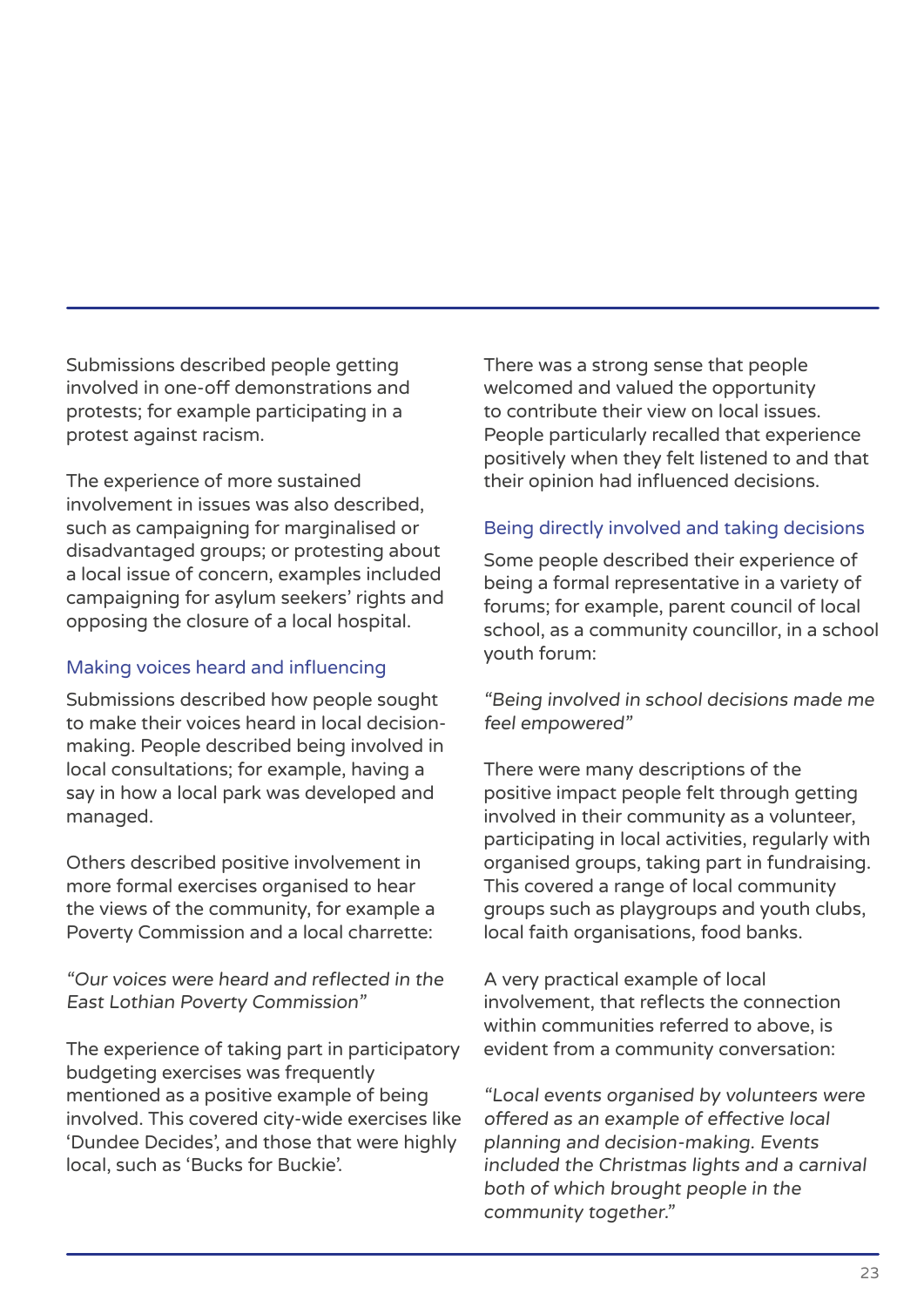Some responses described the importance of local groups, largely of communities of interest and identity, acting as a source of networking and support for people with shared experiences, for example adult learners and a women's group:

"Great experiences of women coming together locally".

#### Negative experiences of being involved

Responses to DM described much activity and energy in communities across Scotland. However, the negative experiences of trying to be involved in decisions locally were more strongly and more frequently described.

Some people from specific communities of interest and identity described finding it difficult to get involved in decisions, or having no experience of involvement at all. For example, some asylum seekers, EU citizens, foreign language groups, and some people from different ethnic minority groups described experiences of being detached from the wider community and formal decision-making organisations and forums. They did not know about local groups or understand whether and how they could get involved.

There were also descriptions of the difficulties of getting involved. For disabled people this tended to focus on issues

around transport and physical access, and cultures and behaviours that made their involvement difficult: e.g. a lack of empathy and understanding about the specific needs of disabled people, not being listened to; to more direct explicit discrimination. People from disabled groups frequently described their sense of loneliness and isolation within their community of place. Local groups of disabled people and disabled people's organisations provided an important source of support and connection.

The negative experiences of being involved in local decisions from communities of place and of interest covered a broad range:

- Tokenistic engagement
- Poor communication
- Unwelcoming structures
- Inability to effect change/inaction
- Lack of representation

#### Tokenistic engagement

Many submissions, and respondents in the regional events, described in strongly negative terms, opportunities to have involvement in decisions that were regarded as being little more than tokenistic. These experiences stemmed from occasions where decisions were taken in the face of community opinion that opposed them, or where it was perceived that decisions had already been made before consulting the community.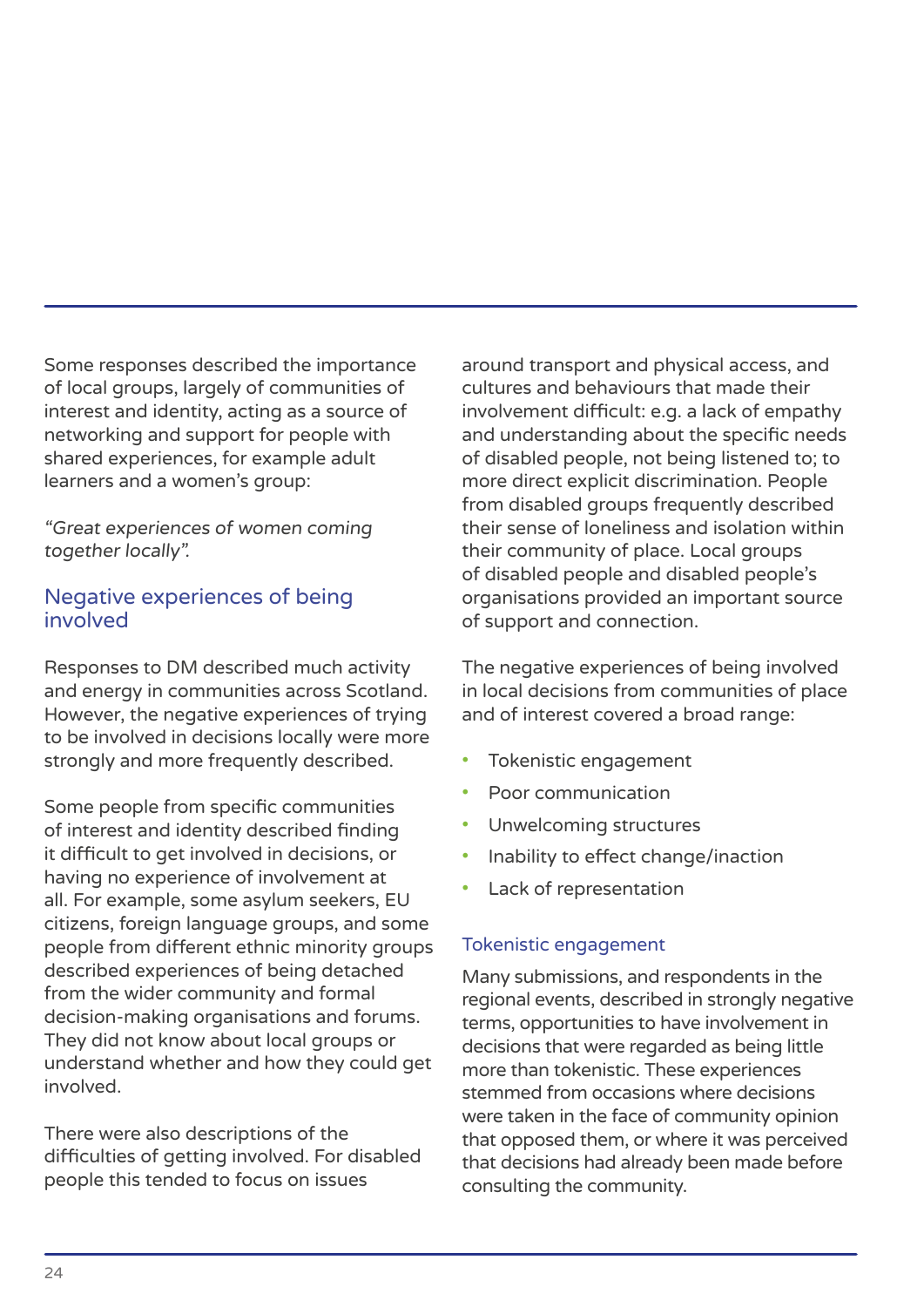Submissions described people's very negative experiences of taking part in consultations: this involved not feeling listened to, that their opinions had been ignored and had had no impact on decisions. These experiences led to frustration, disenchantment and cynicism. Efforts to consult communities by public authorities were often perceived to be a 'tick-box exercise'; that they were not effectively planned and organised, and undertaken without real effort or commitment. It was seen more often than not as about satisfying a procedural requirement to consult rather than a genuine attempt to listen to communities.

#### Poor communication

Poor communication from public authorities about the decisions they took was mentioned frequently in responses. People wanted to know what had happened after a consultation but complained that they did not receive any feedback explaining what had been heard from communities and what had been done as a result.

These experiences contributed to a sense of being ignored and not being informed (often perceived as deliberately) of what decisions had been taken and why. For example, the experience of using recent community empowerment legislation to make participation requests but having those requests refused, with no reasons given.

The following extract describes an example of people with experience of involvement and a belief in their own capacity to make a contribution. It is from a community conversation hosted by a development trust:

"Everyone agreed they had been involved in decision-making locally to some degree, so there was already a level of built capacity within our communities. However, there was universal frustration that many decisions were taken remotely from the community, by people who often didn't know all the issues, and very often didn't communicate the outcomes of decisions either. So the system was far from right, as it stands."

It also highlights a strong sense that this failure in communication, and listening, by public authorities, meant decisions did not benefit from the knowledge and experience that existed in communities.

#### Unwelcoming structures

Public authorities, and councils in particular, were described as being difficult to navigate and intimidating. Despite recognised efforts to involve communities, structures were experienced as often unwelcoming. Along with the physical distance from communities, people talked in negative terms about the impact of bureaucracy and the complexity of public service system. As an example, a submission from a community conversation commented about designing such a system 'from scratch':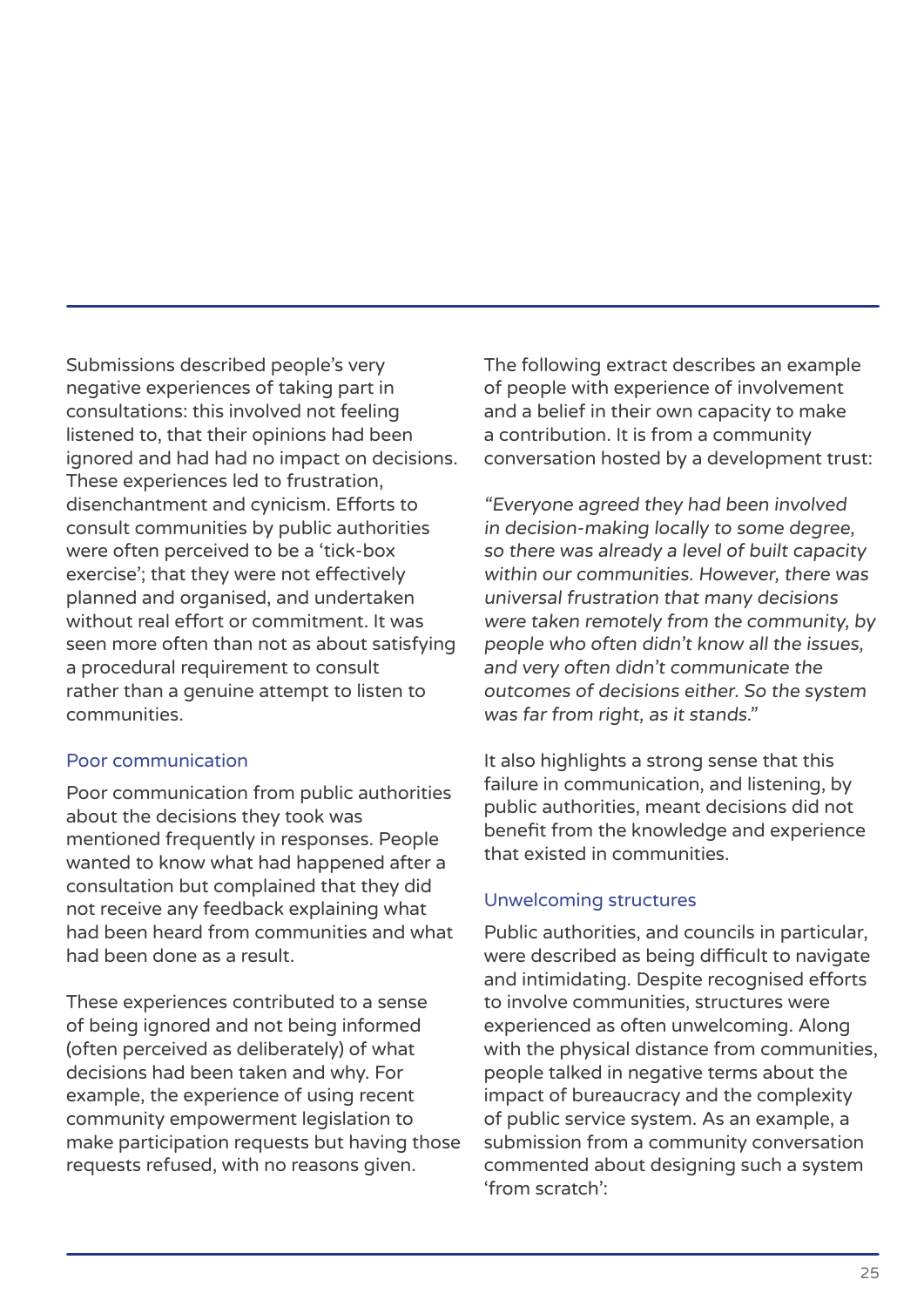"it would not look this way and be populated with such a complex and impenetrable network of organisations."

As a further illustration, a submission from a community conversation commented about council partnerships and forums:

"[they] have not been useful, being stuck in structures where citizens were not openly encouraged to debate and were subject to rules for participating in the meeting that were so formal they were not effective."

In some of the regional events, people described attending formal meetings of local decision-making bodies (e.g. council or community planning) held in public but not being allowed to participate, or only as an exception. They were told this was because they were 'meetings held in public' not 'public meetings'. Such experiences of the application of formal rules of procedure were seen as symptomatic of structures and cultures that did not support, value or encourage community involvement.

#### Lack of representation

Many submissions, and participants at the regional events, identified the lack of opportunity for communities to have a place on the range of decision-making bodies and local forums. This was a particular concern for decisions about the issues that directly affected different communities, as this example illustrates:

"We have no disabled people's participation at a planning or strategic level shaping the delivery of health and social care"

#### Inability to effect change/inaction

Submissions described communities' particular frustration at the experience of raising concerns about local problems or particular needs, or making complaints, which appeared to be ignored by local bodies. Communities were looking for authorities not only to display that they were listening but to act.

For some people, these were very immediate issues to do with problems with their housing, or about the state of their local environment such as litter, graffiti and dog fouling. It was clear that these had an impact on the quality of life of communities. People understood that the impact of funding reductions contributed to these issues, but did not explain the lack of improvements they experienced, nor the failure to communicate with communities about them.

A common theme was the distance between the decision makers and the local community. This was expressed as frustration about decisions made by public bodies perceived as lacking the knowledge and understanding of local experience and concerns. For some communities, particularly in rural areas, this was also expressed in terms of the physical distance of communities from where decision-makers were located.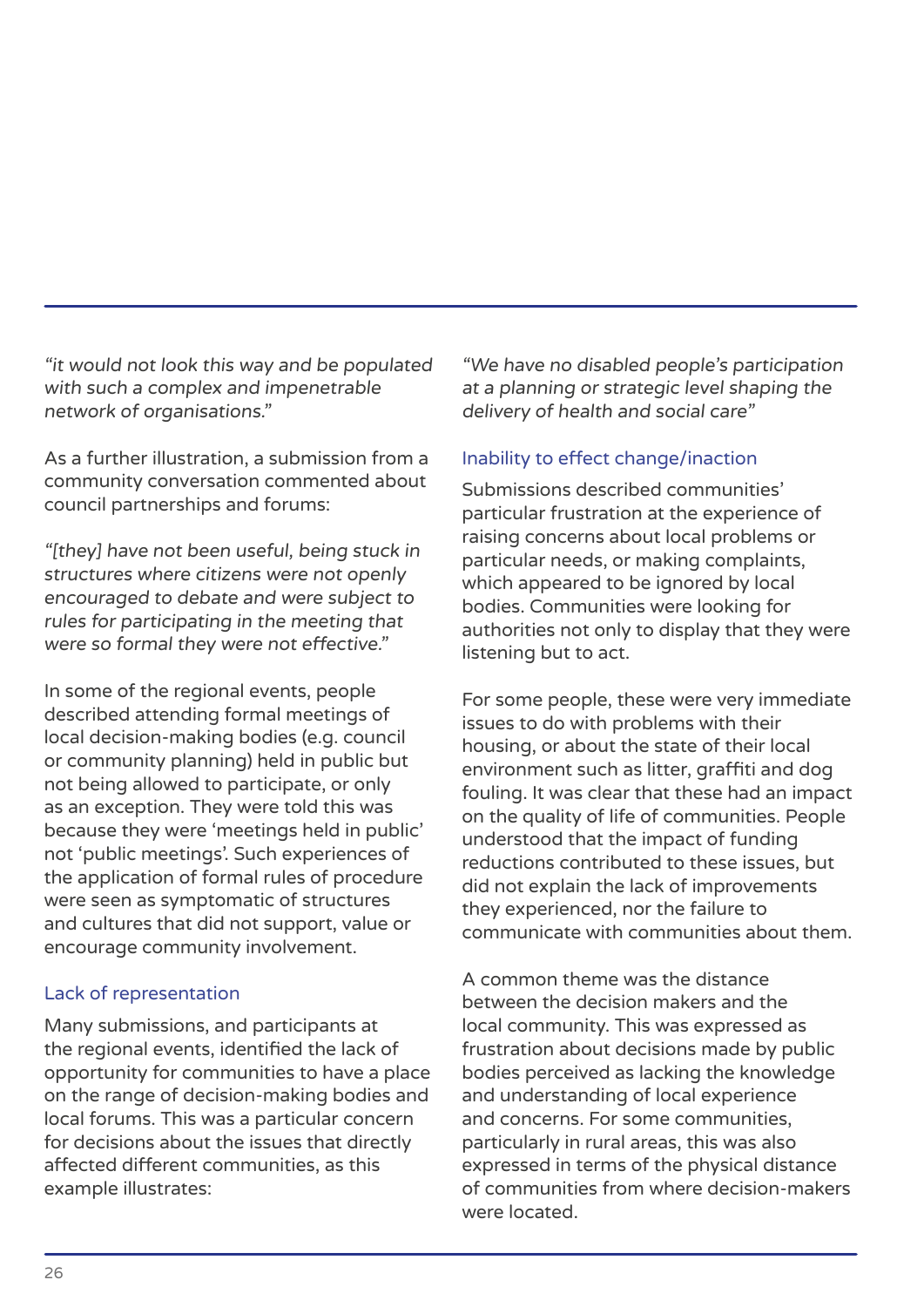People spoke about decisions being made without an understanding of the local community, and of decisions having a bias in favour of a particular geographic area. In one example, council officers no longer had a budget to travel to local communities and therefore could not learn directly from citizens about local concerns.

Many submissions commented on the role of community councils, recognising their statutory position, but the lack of power they have to effect change. Views expressed about the potential of community councils and other community organisations to take on new powers over local decision-making are discussed in section five.

#### Barriers to participation

In responding to the question about local decision-making, there were a number of recurring themes about the kinds of barriers that prevent people from getting involved. These are summarised in the table below:

| Category                       | Description                                                                                                                                                                                                                                                   |
|--------------------------------|---------------------------------------------------------------------------------------------------------------------------------------------------------------------------------------------------------------------------------------------------------------|
| Information                    | Lack of information about how to be involved, what opportunities there are<br>to participate; where and how decisions are taken. Information not reaching<br>marginalised communities about services available to support inclusion.                          |
| Complexity                     | System complicated – difficult to understand who is responsible for what,<br>how things work and how to influence.                                                                                                                                            |
| Accessibility                  | Transportation is non-existent or poor $-$ and expensive $-$ in areas.<br>Most formal decision-making fora meet during working hours; the time<br>available to participate can be a factor.<br>Physical accessibility a key issue for many disabled people.   |
| Lack of support for engagement | Inadequate support for people to overcome a range of barriers<br>to involvement: practical barriers such as caring and other family<br>responsibilities; and the range of barriers to inclusion experienced by<br>marginalised and disadvantaged communities. |
| Style of participation         | The language and behaviours of public authorities and the ways in which<br>forums and meetings are organised restrict or discourage participation.                                                                                                            |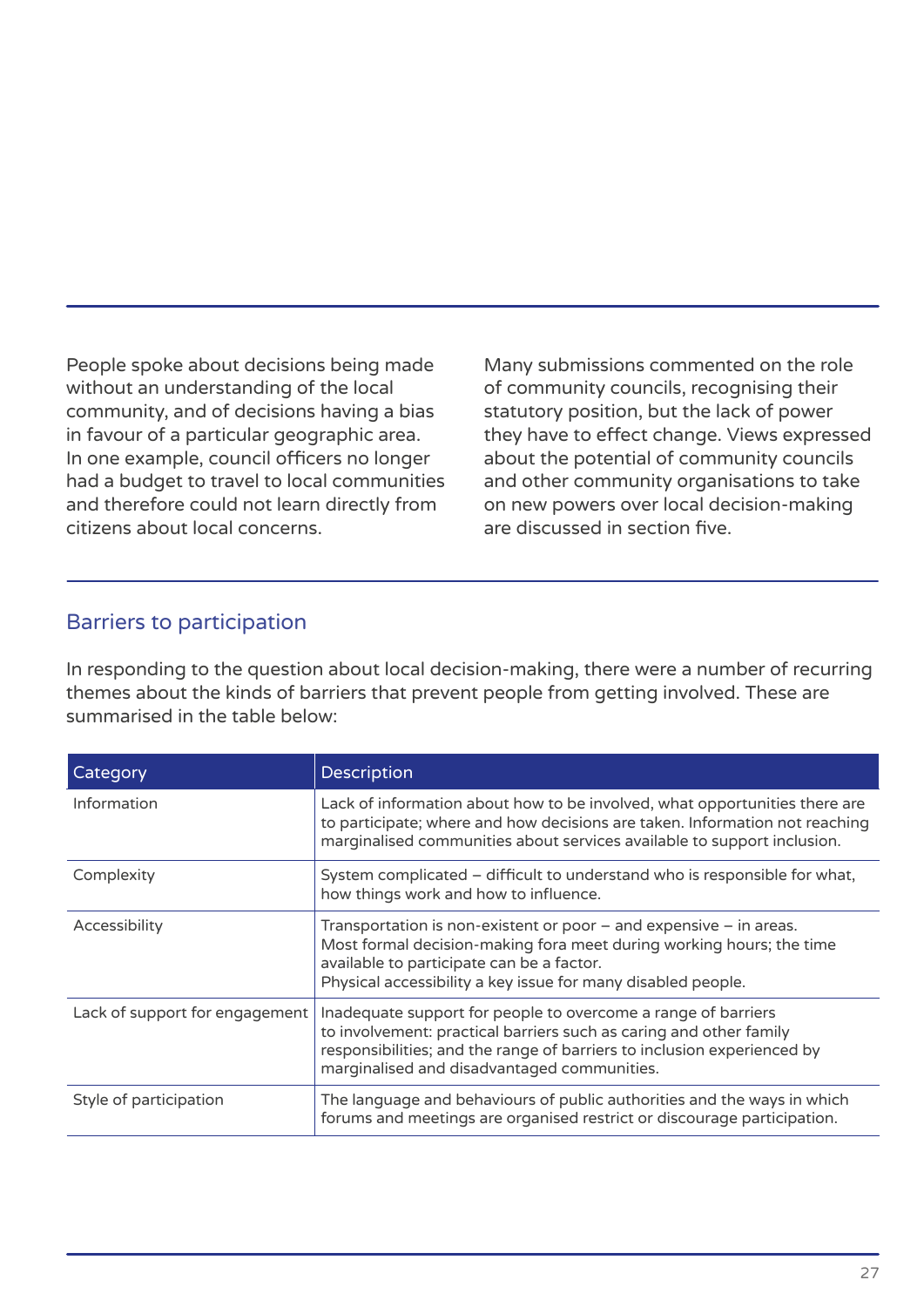# Section 4: Do people want more control over decisions that affect their community?

This section describes what people said in response to the DM question:

Would you like your local community or community of interest to have more control over some decisions? If yes, what sorts of issues would those decisions cover?

The clear evidence from the submissions to DM is that people do want to have more control of decisions on issues that matter to them. This is particularly the case for decisions that are seen to directly affect communities, the control of which should be exercised more locally. The vast majority of submissions expressed views that demonstrate a strong desire for a change to the status quo.

There were some responses that described concerns; people who felt that control should not be devolved. For some, this concern was rooted in a worry that the responsibility involved in taking control of decisions was too much to ask of people, and a concern about, or a lack of confidence in, the capacity of communities to hold that responsibility. Some people were worried about how to respond to people's demands, and being held accountable for meeting them – as reflected in this quote from a community conversation: "We don't want control of libraries – everyone would want them open all the time." Others raised concerns about how national standards or equalities would be maintained if power was devolved.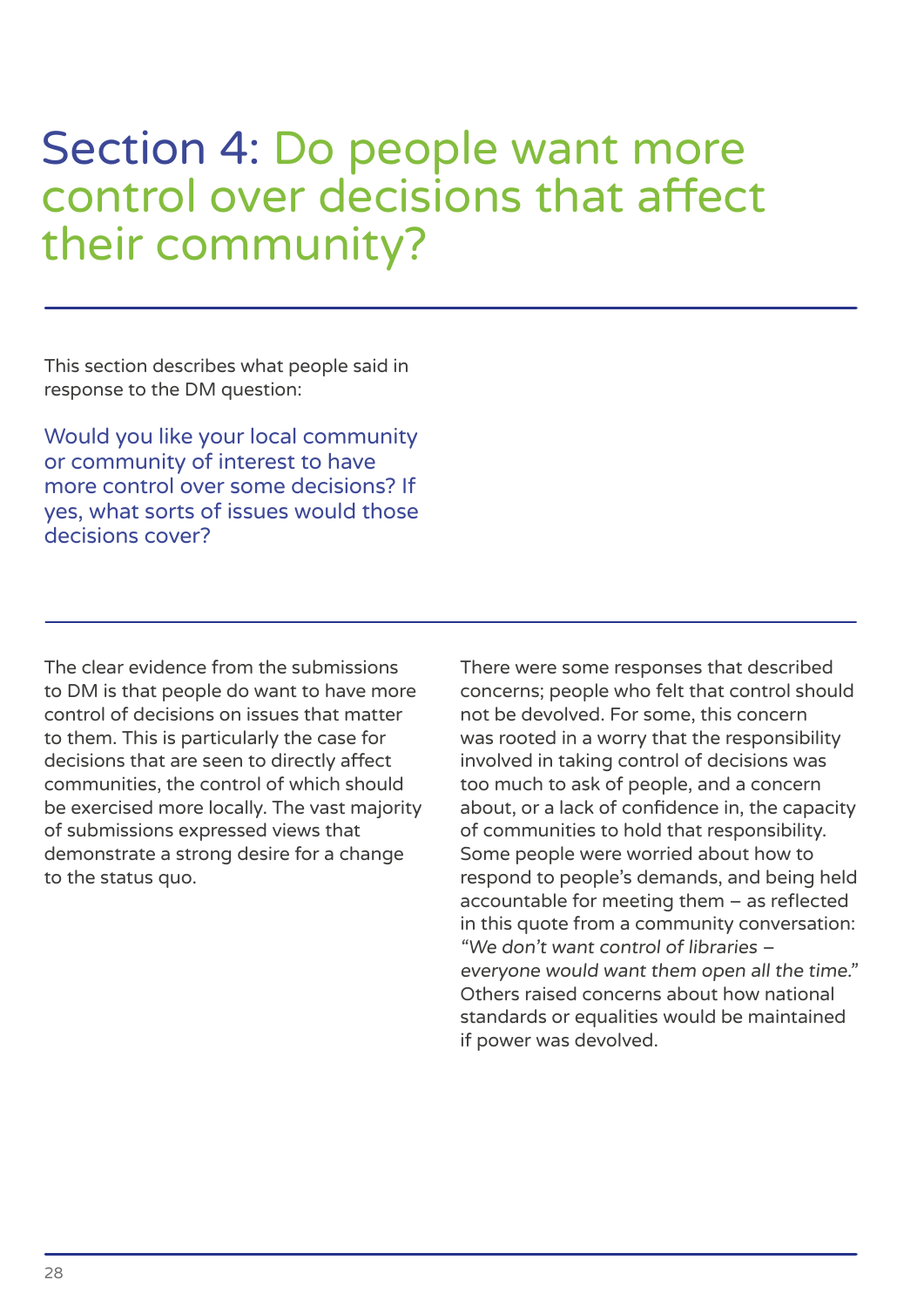It was clear, however, that what people understood by the term 'control' varied. Control was understood in terms of different kinds of participation in decision-making. For some this was about being able to give their views as part of decisions being made, and to have some influence. People wanted their input to lead to what they saw as better decisions that led to practical action that improved their community.

For some while expressing a wish for more control, it prompted them to ask what was meant by control:

"Are we talking about communities making the decisions or just 'being involved in' the decision-making? Where does ownership begin and end?"

At the other end, submissions were clear that it was about communities having the power and the resources to make decisions themselves. The different expressions of control in submissions can be described broadly in terms of:

- Influence having a voice in, and an impact on, decision-making.
- Transparency and accountability public authorities being transparent about their decisions and communities being able to hold them to account for those decisions.
- Authority having the authority and resources to take decisions.

#### Influence

The idea of influence described in submission was circumstances that allowed people to make a meaningful contribution to decisions that affected their lives. They contrasted that with any process that they experienced as a 'tick-box exercise'. People want their voices to make a difference to the decisions that are taken. The following extracts from two submissions illustrates that view:

"We wish our voices to be heard." (asylum seeking group)

"We want to have a say in local issues and also have the ability to feed into bigger issues." (women's group)

What came through very strongly was that people want to have more influence about what happens in their communities. The current approach of consultations does not give people influence; one person noted "Whilst people have taken part … many still are of the opinion that they are not listened to, and this is process rather than progress."

#### Transparency and accountability

The theme of transparency and accountability was a very strong one throughout the submissions. People wanted public bodies and elected representatives to communicate honestly and directly. Formal and statutory arrangements for accountability did not seem to translate into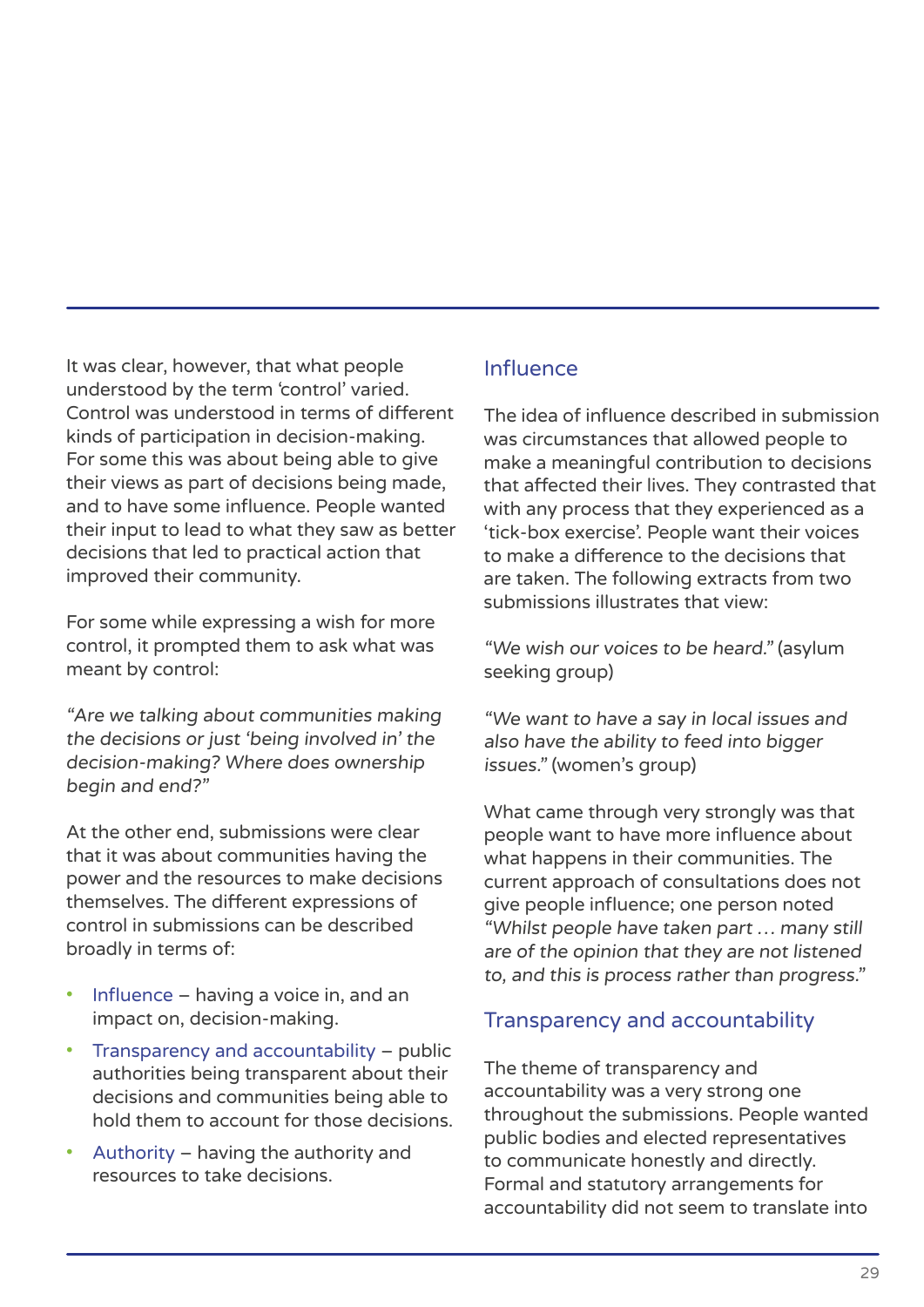the way people experienced public services. There was a sense this should be done as a principle, to demonstrate accountability by public authorities to the communities they served.

But there were also practical reasons given for this accountability. There was understanding that decisions are difficult and that not everyone will be happy, but that communities wanted, and needed, to have information that helped them understand the reasons for any particular decision. These extracts illustrate this perspective:

"Listen to people, explain to locals why things can't be done."

"Those at the meeting did not want to have to make all these decisions themselves, but they wanted those in decision-making roles to be more accountable." (community conversation)

#### Authority

There were submissions from a range of different communities of place and of interest or identity that explicitly supported communities taking direct control of local decisions. This centred on having the authority to take those decisions and the associated resources, and budget, that would allow those decisions to be put into action. The costs of this change were also recognised: that investment in supporting this change, capacity-building and

infrastructure to support communities would also be necessary. At the regional events, some felt that communities with authority over certain decisions would be well placed to also exert influence over, and hold to account, existing decision-makers.

"Communities should have more control over decisions and/or services in their local area." (community conversation)

"We need both 'purse strings and the rubber stamp' locally in order to make decisions – i.e., control over budget and the authority to make the final decision." (community conversation)

"Local Democracy must come with a budget." (community conversation)

#### What outcomes would greater community involvement bring?

Some submissions were able to describe a range of outcomes that communities felt would come from greater involvement and the ability to exercise control over decisions. This was also explored specifically as a discussion topic at the regional events. Most participants had a clear sense of what they would like done differently and were able to express the associated benefits.

Outcomes described covered the benefits from being involved (process), and in the impact in communities. The 'process' benefits were often described in terms of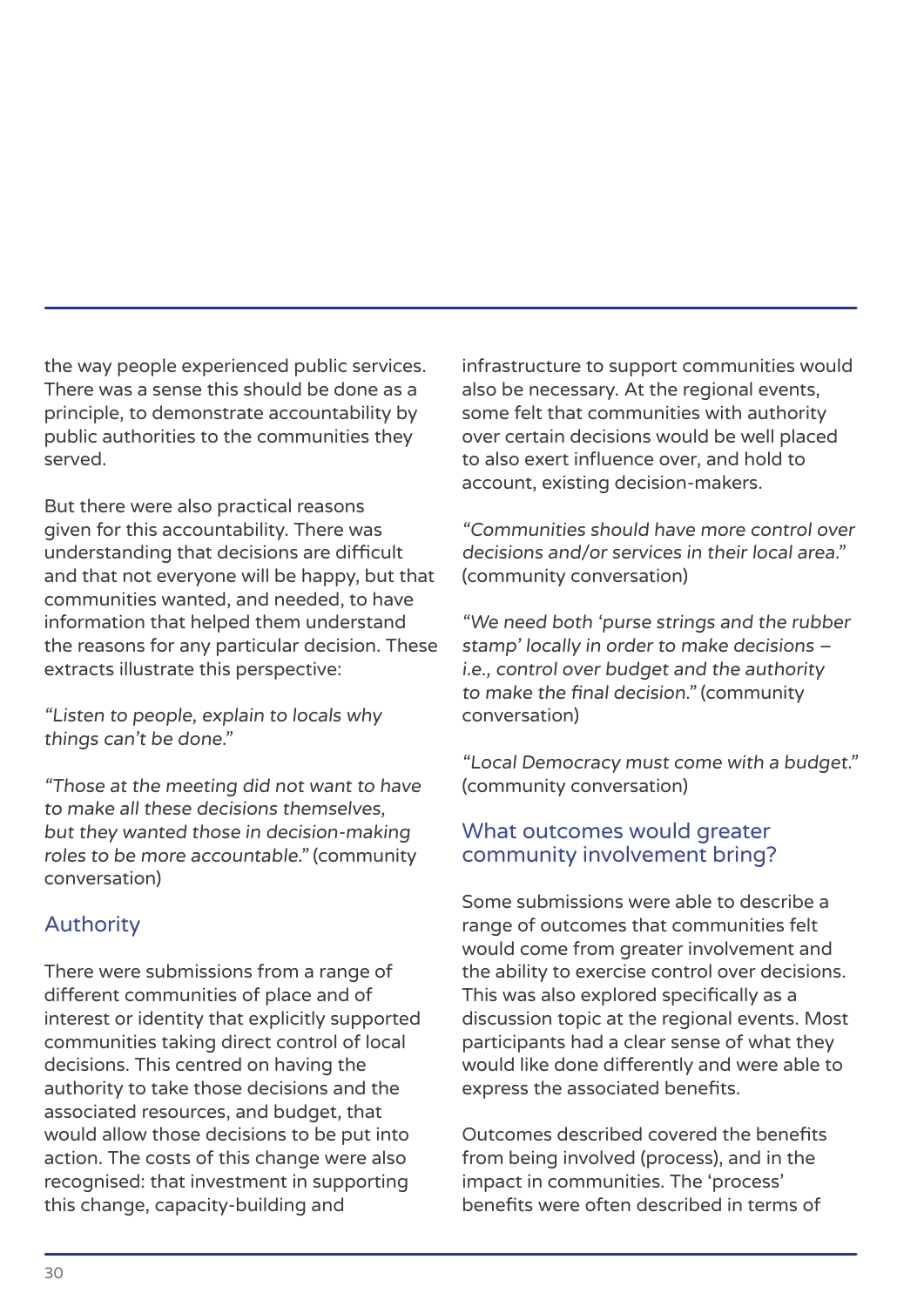values that people wanted to see expressed and embodied in the way in which decisions were taken. They also spoke to the impact involvement would have on communities own 'sense of self'. The benefits described included:

- Increasing the self-confidence of communities and their sense of worth
- Building the resilience of communities; greater connection and less isolation between community members
- Tapping into innovation and creativity in communities to tackle local issues
- Making tailored decisions to meet different needs of communities
- Increased trust in democracy/decisionmaking. Less cynicism
- Greater transparency in decision-making, better understanding of decisions
- Decisions based on local knowledge and understanding
- More people will get involved. Getting more young people involved.
- New relationship between state and citizen; between communities and public services/government

The substantive impacts included:

- A more democratic and cohesive society
- Less bureaucracy and red tape
- More efficient and effective services

which better meet the needs of communities

- Health and well-being of communities
- A broad range of improvements to quality of life
- Getting things done communities able to act more swiftly, more agile and flexible
- Local economic development

#### What issues do people want control over?

Across the responses as a whole, communities expressed an appetite and ambition for greater involvement in, or control of, decisions on nearly every policy issue for which public authorities have responsibility. In general, it could be seen that the issues identified largely reflected the lived experience and concerns of the specific community of place and/or community of interest or identity.

For some communities, their responses related to very specific issues and concerns that affected the quality of their daily lives in relation to for example, issues of disadvantage and discrimination, inclusion, negative aspects of their local physical and social environment, the quality of their public housing, their access to and use of specific public services.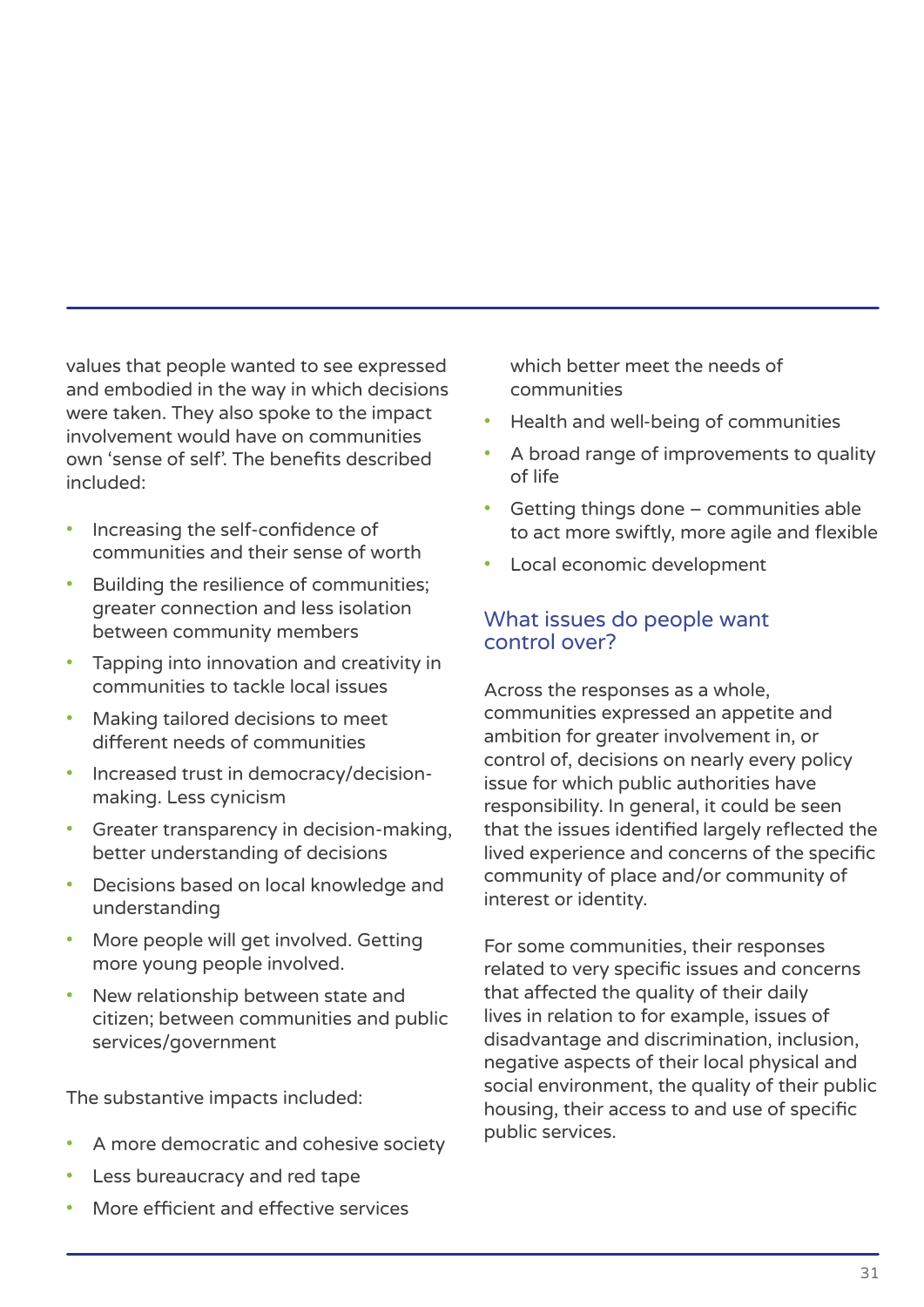For other communities, their responses were more about contributing to decisions that would benefit the wider community, meet community wishes and needs, support the social and physical regeneration of their local area. Some of the issues that were identified more frequently were as follows:

#### Examples of local issues

Community policing: including strategies, community safety

Education: including placements, how schools are run, engaging parents

Environmental maintenance: including dog fouling, litter, cleanliness, fly-tipping, waste collection and recycling

Health and social care provision

Leisure programmes and community services

Local activities and opportunities for children and young people

Physical environment and regeneration: including housing, derelict buildings, gap sites

Planning and development

Public transport: including availability, scheduling and timetabling, siting of bus stops, bus routes

Roads: including general maintenance and potholes, speed limits, traffic calming, cycling provision, gritting and snow clearance, parking availability and charges

The majority of responses indicate that communities want to see changes to how they are involved in decisions that affect their community. There is not support for the status quo. These changes cover, in summary:

- To be treated better by public authorities – a change in culture and behaviour about involving communities in decisions.
- To be better connected within communities (pooling knowledge and resources); and with decision-makers.
- To be able to participate in decisions about their community; and, for some, that meant to have control over decisions (with the associated resources/budget).
- For decisions that affect their community to be based on knowledge and experience, which lead to action that improves their lives.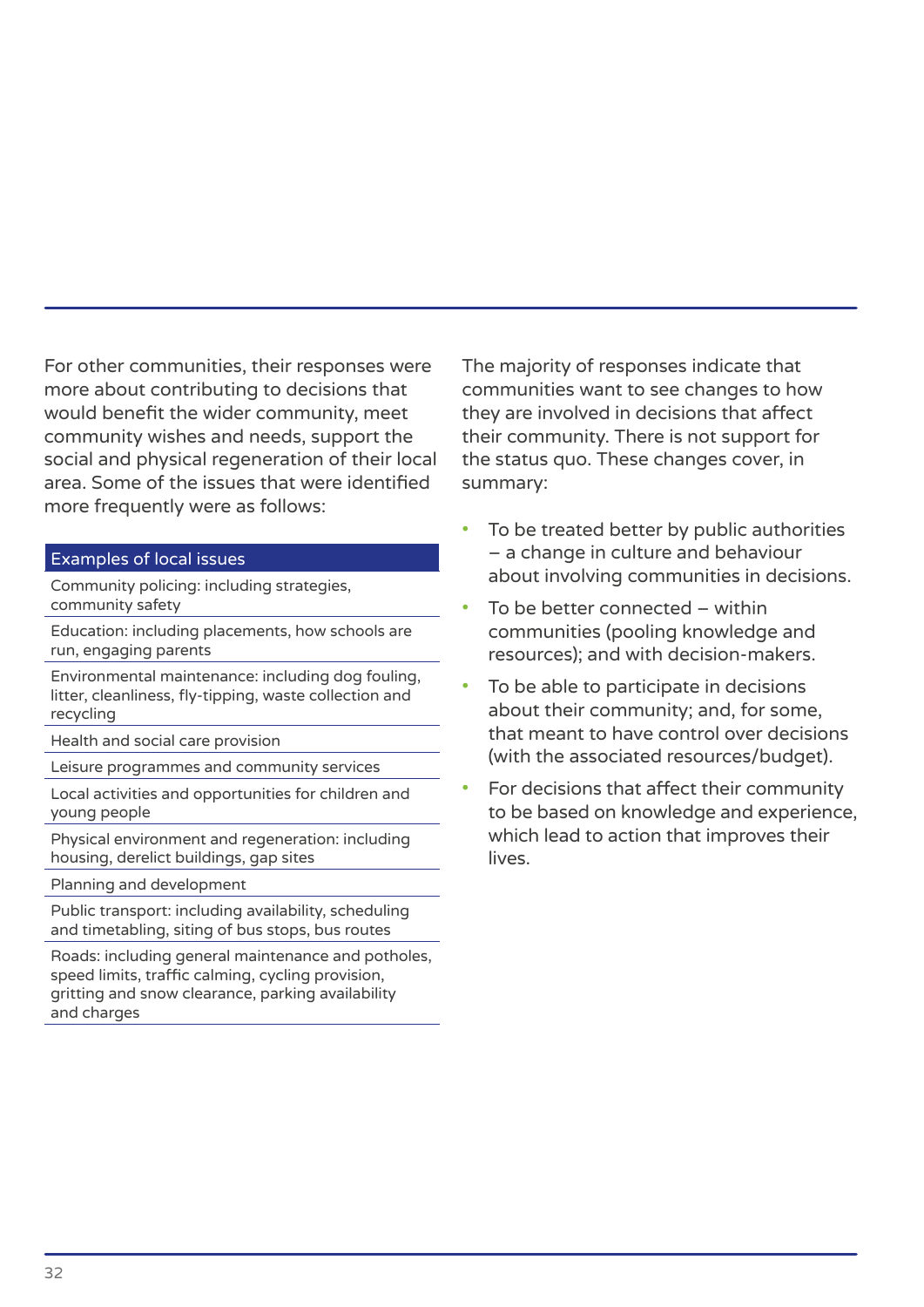# Section 5: How do people describe their community: what does it mean to be 'local'?

This section describes what people said in response to the DM question:

When thinking about decision-making, 'local' could mean a large town, a village, or a neighbourhood. What does 'local' mean to you and your community?

Many submissions described local in terms of a specific place, or geography. For example, it was simply identified as 'my town', 'my village'. In a large city, some submissions described local as being 'the neighbourhood'. A distinction was often drawn in this case between what were seen as the artificial boundaries around which different public services and councils were organised, and what was described as 'natural communities' that made sense to people locally.

Some described it in terms of size, or distance, for example: 'the area you can walk around'.

Others identified that what was regarded as local related to the specific issue. They identified that decisions might appropriately be taken at different 'levels' (e.g. national/local/ community). The following illustrates this:

'I live in a village but community to me also includes the whole county. There are some

decisions that affect these as a whole but some that are irrelevant to smaller towns and villages.' (postcard)

Many submissions also made an association between social connections, and a shared sense of identity and belonging. The following extracts from responses illustrate this:

"a place where there is community spirit" "old and young working together helping each other"

Communities of interest/identity were likely to describe 'local' in these terms, as based around shared experience and identity.

Some submissions made the point that ideas about local need not necessarily refer to a physical place but may relate to communities online, an example of this was the LGBTI community.

The difficulty in answering this question is captured by this comment: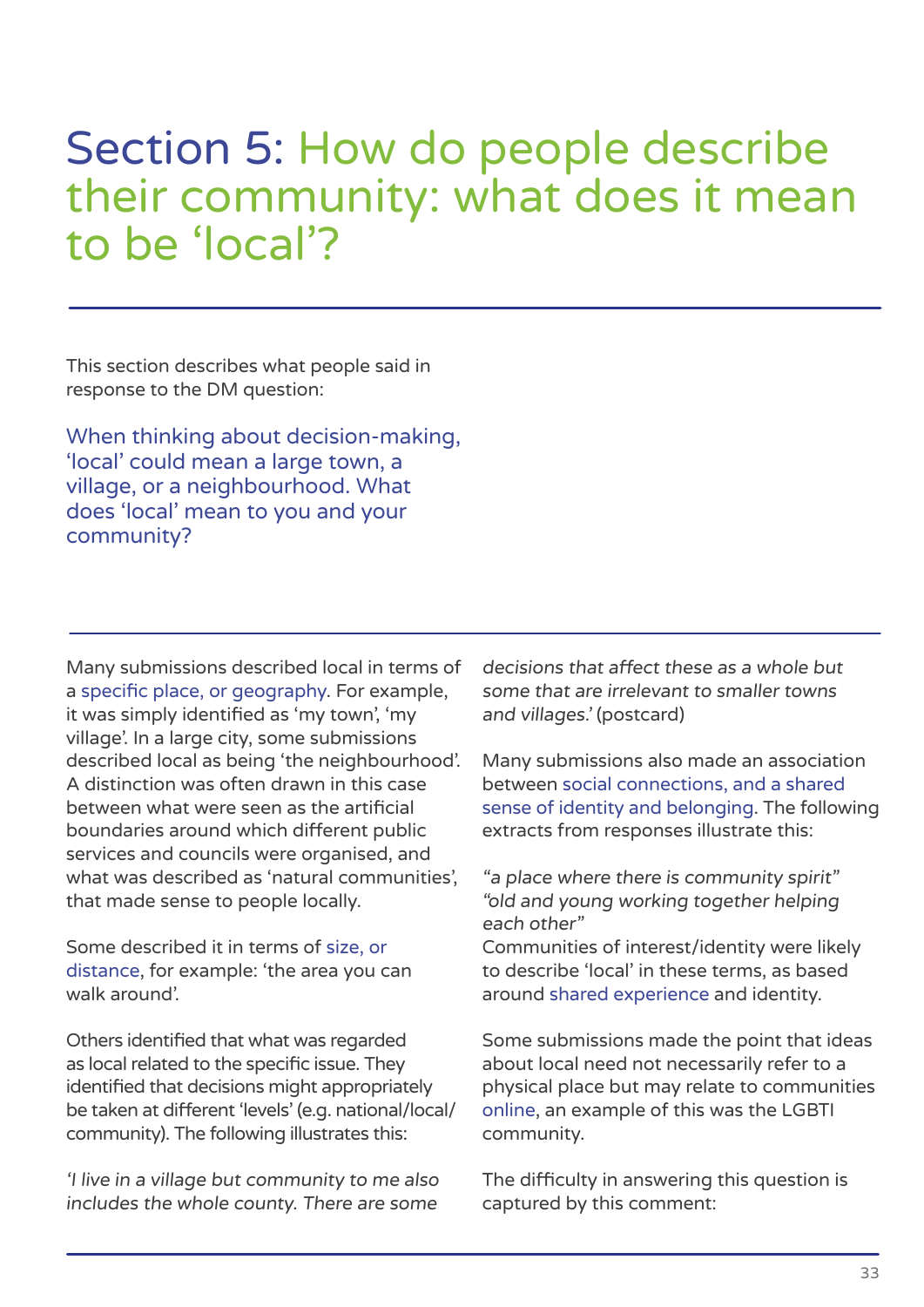"Local is entirely subjective and for many a relative concept. Local is primarily about identity rather than necessarily defining the place where decision-making should happen."

The photograph below shows how understandings of what it means to be "local" were discussed and represented in one of the community conversations:

There were a few submissions that did try to develop a specific definition of 'local' that might operate when thinking about community-level decision-making. For example, a submission suggested that 'community level' could be defined by an upper and lower limit on population size, but did not identify the size.

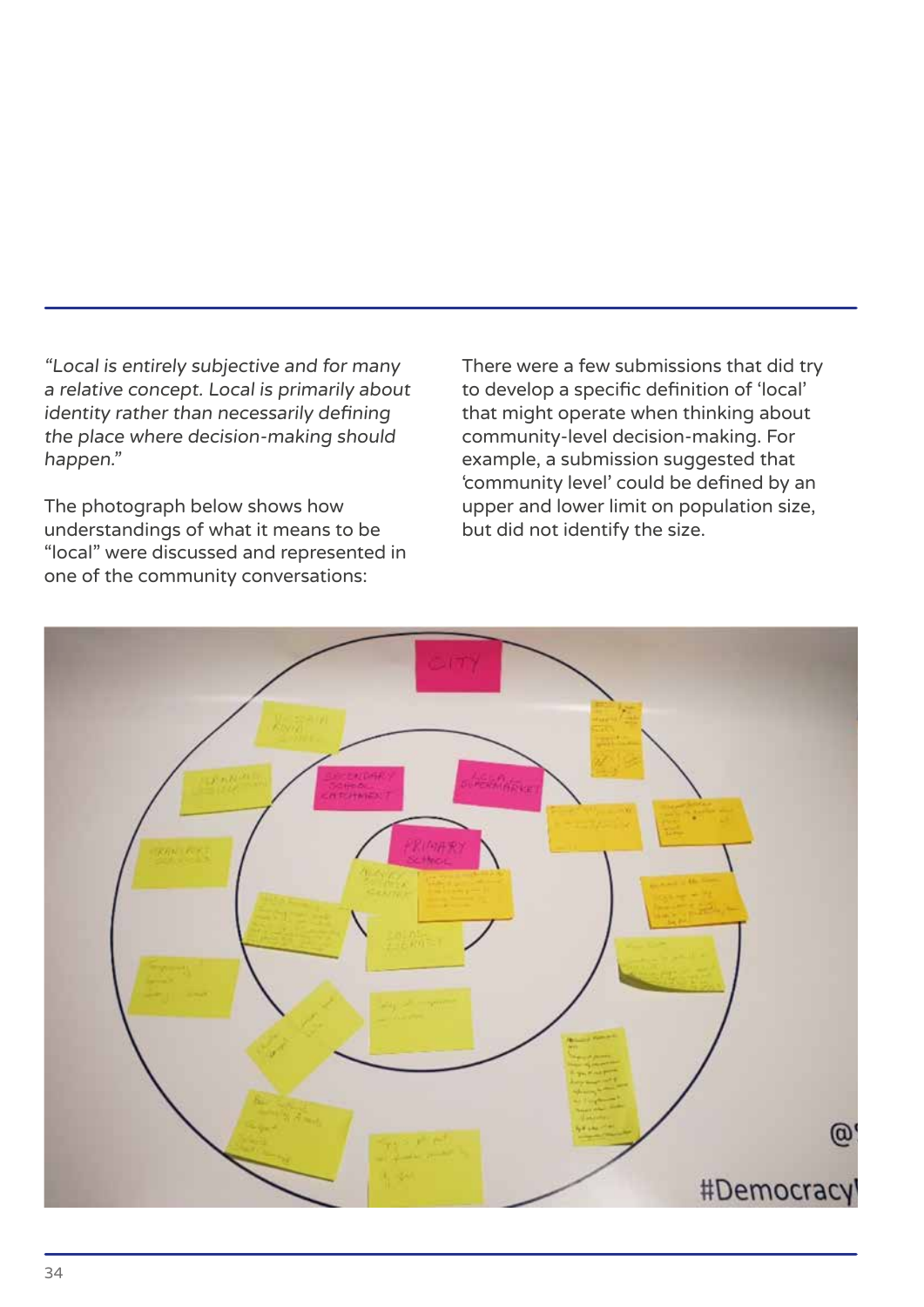## Section 6: What needs to change to support and enable decision-making at the community level?

This section describes what people said in response to the question:

Are there existing forms of decisionmaking which could play a part in exercising new local powers? Are there new forms of local decision-making that could work well? What kinds of changes might be needed for this to work in practice?

Overall, responses described a broad array of changes that different communities chose to highlight as central to improving their ability to be involved in or be responsible for decisions that affected them.

Communities that did have experience of engagement and involvement with public authorities and decision-making structures were able to draw on that experience and

describe a broad range of changes that could be made to existing forms of decision-making. A few submissions from specific organisations provided worked up proposals of new forms of local decision-making at the community level.

Communities of interest and identity that lacked knowledge and experience of involvement in their community and with decision-making bodies were not able to

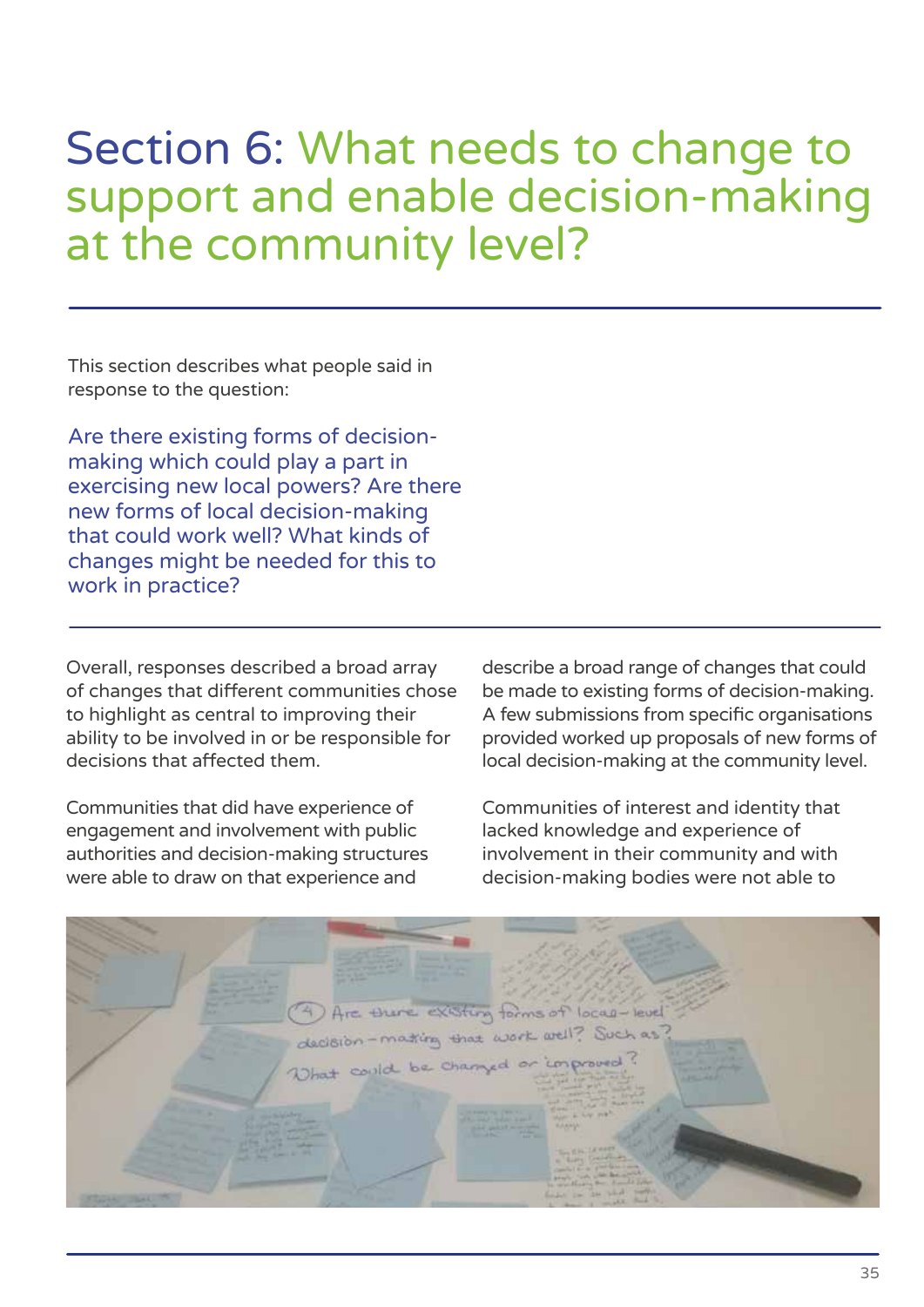describe how changes might be made to forms of decision-making.

The variety of contributions are described in greater detail in the rest of this section.

#### Existing forms of decision-making

Across the broad sweep of responses, many existing forms of decision-making were identified that might play a role in bringing communities closer to, or involved in local decision-making. But that changes were required in order to make that a reality.

Most often mentioned were community councils, but also community development trusts, community-based housing associations and forums/partnerships that brought together other local community organisations. There was a common view that any new arrangements should reflect local circumstances; that 'one size does not fit all'.

There were a range of views and experiences of community councils described in responses. Many responses on community councils were supportive of, and ambitious for, their potential to take on more local powers, with changes. These highlighted their statutory basis and that they are the only community-level organisation requiring democratic election, but it was felt community councils had not been properly resourced, supported and empowered. A range of issues were identified to be resolved including that councils are not standardly representative of the diversity of their

community, and in practice many community councillors are not formally elected. Some felt a new form or structure of community councils was needed. Commonly, those hopeful about community councils felt that more power and resources would: motivate more diverse and higher quality involvement; allow councils to be more proactive for the community; and that training and support would also help the effectiveness of councillors. As part of these reflections, comparisons were made with the role, status and set-up of English parish councils, which was felt to allow them a more effective role.

Others, fewer in number, held strongly negative views or experiences of community councils and did not think they should take on local decision-making. They were regarded as unrepresentative, ineffective and reactive, self-interested and 'cliquey'.

Other examples of existing decision-making identified included: advisory groups, locality planning groups, community planning partnerships, school boards and parent councils, the Scottish rural and youth parliaments, participatory budgeting arrangements, local third sector organisations, other local community forums.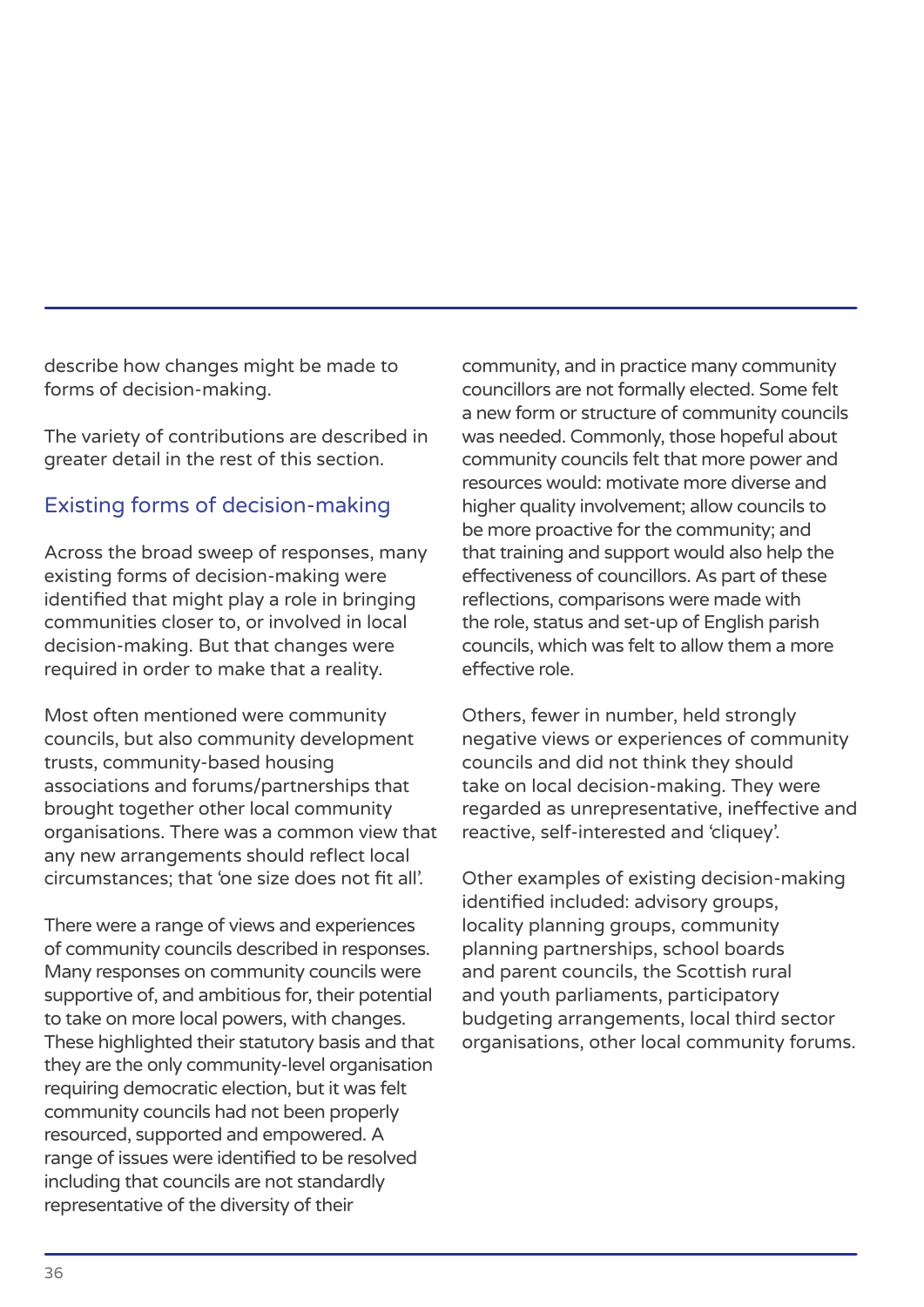

Responses described a range of changes identified as necessary enablers for community-level decision-making. They covered the following themes:

- Supporting people to participate
- Building participation into the system
- Changing the culture and behaviours of public authorities towards community participation

#### Supporting people to participate

Many responses, particularly from those communities who described being very distant from decision-making, highlighted the importance of very basic knowledge and information to support participation. This covered knowledge of the rights and responsibilities as individual citizens, the system of democracy in Scotland, information about which public authorities were responsible for decisions on which issues,

information about the ways in which citizens and communities were able to be involved in and influence decisions that affect them.

Responses pointed to the importance variously of education at school and further or higher education to provide foundational knowledge about citizenship and democracy. Also identified was more practical and localised activity to provide information and raise awareness about how to get involved in decisions that affect different communities. This was also raised in relation to measures that would particularly encourage and support the greater involvement of young people.

More specific skills and capacity building activity was also highlighted. This tended to focus on more practical aspects for community groups and organisations, providing knowledge and information, and training, about how to operate as formal organisations (such as governance and accountability, financial, administrative skills), and take on more responsibility.

Some responses also highlighted the contribution of specific roles, positions that could play a significant part in supporting people to participate. This covered people in communities playing a leadership role as a 'champion' for the community, engagement and participation practitioners (working in public authorities or third and community sector); local people training to develop skills to help support and encourage other community members.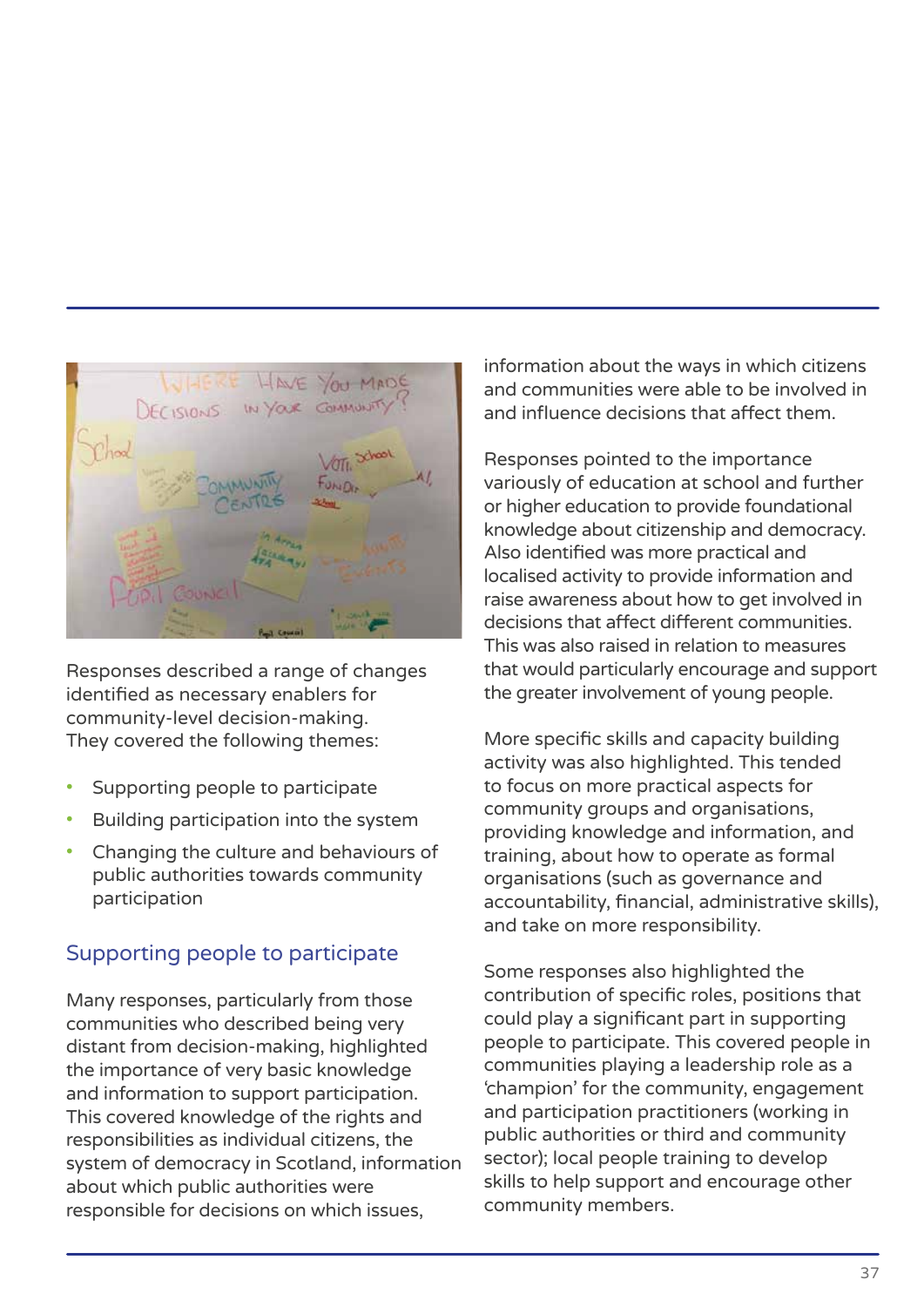The use of technology was a strong theme as an additional method that could better support people to participate. The use of social media, smart phone applications, and online were described variously as means to enable: voting online; better communication and feedback from public authorities, such as live-streaming of meetings; involvement of people who are unable to attend in person, getting community views and opinions, such as through online surveys.

#### Building participation into the existing system

Some responses highlighted changes that could be made to existing ways citizens and communities could participate in decisionmaking. These could be further encouraged, used more widely, or strengthened. This included:

- Better consultation: genuine, effective, inclusive
- More use of charrettes
- Local development plans (or community plans)
- Locality planning
- Community action planning
- Participation requests
- Participatory Budgeting
- Place standard

Other suggestions focused on how communities could be better involved in existing forums, groups and decisionmaking structures such as:

- Access panels giving local statutory consultee status for disability groups
- Advisory Groups to existing decisionmaking structures
- Area partnerships giving equity for community representatives
- Community representation on councils
- Collaborative, partnership working between communities and local public authorities
- Creation of partnership groups to include council and local people
- Representation of local people in quasigovernment bodies
- Short-life working groups
- Nurturing and supporting greater involvement from young people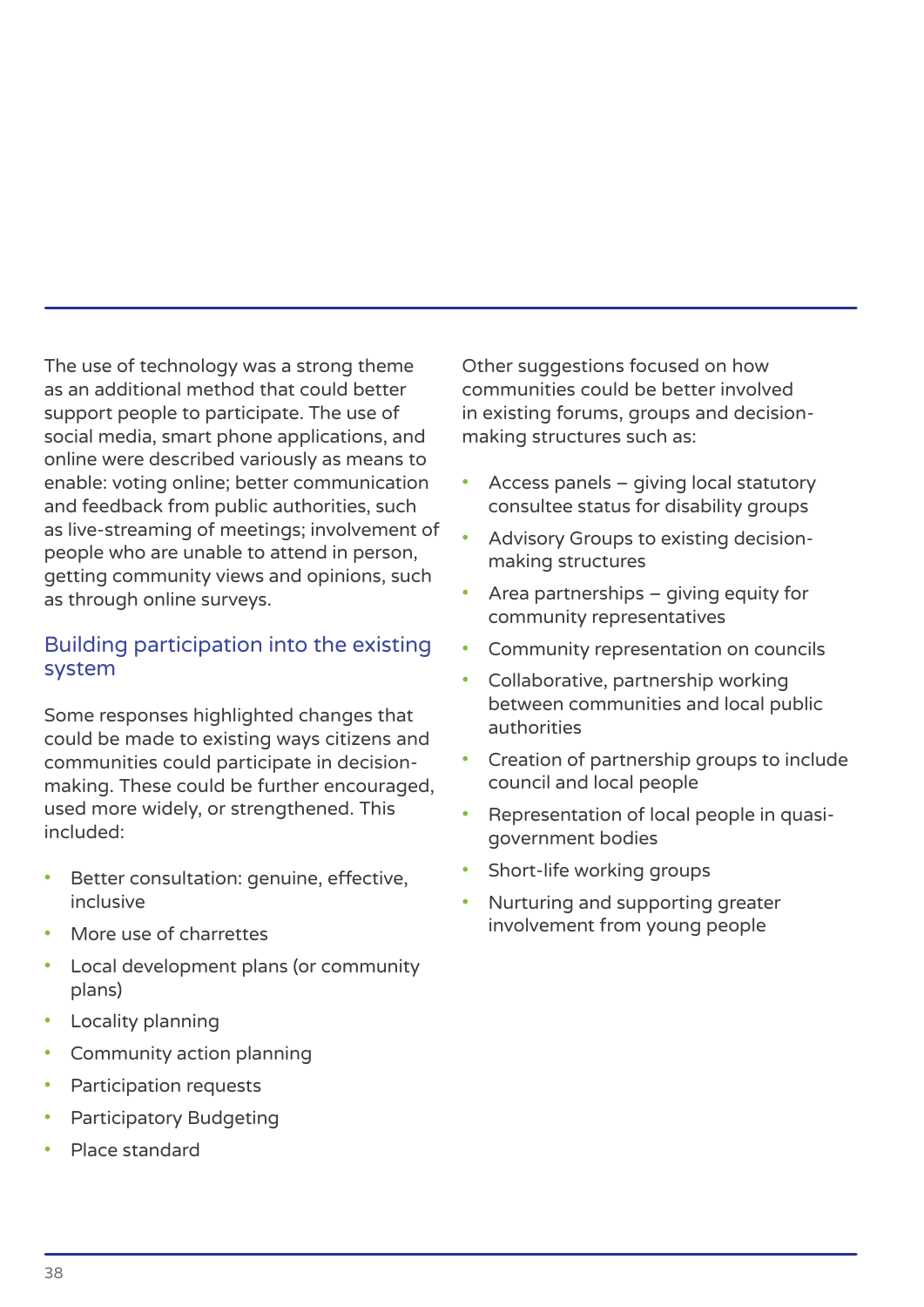#### Changing the culture and behaviours of public authorities towards community participation

Responses identified a range of changes to the cultures and behaviours of public authorities in the way in which they treated communities trying to get involved in decision-making. This focused particularly on a change in culture to one that trusted and respected the contribution of communities, achieved a sense of parity of esteem, and which took practical steps to apply inclusive approaches to support diversity.

Across the submissions, a range of positive values were described that people wanted to see expressed in the way in which communities are enabled to participate by public authorities. These values describe:

- How public authorities should treat communities
- How communities and public authorities should work together
- New ways of working in partnership that deliver practical actions to improve outcomes for communities

| Values to guide our democratic system and community participation                                            |                                                                                                                                               |                                                                                                            |  |  |  |  |
|--------------------------------------------------------------------------------------------------------------|-----------------------------------------------------------------------------------------------------------------------------------------------|------------------------------------------------------------------------------------------------------------|--|--|--|--|
| How communities should be<br>treated by public authorities:<br>Trust                                         | How communities and public<br>authorities should work<br>together:<br>Collaboration<br>٠                                                      | New ways of working to<br>improve outcomes for<br>communities:<br>Innovation<br>٠                          |  |  |  |  |
| Respect<br>٠<br>Parity of system<br>۰<br>Openness<br>Valued<br>٠<br>Empowered<br>٠<br>Inclusion<br>$\bullet$ | Cooperation<br>۰<br>Communication<br>٠<br>Listening<br>٠<br>Deliberative<br>٠<br>Equality<br>۰<br>Negotiation<br>٠<br>Solidarity<br>$\bullet$ | Creativity<br>٠<br>Action-oriented<br>Risk-taking<br>٠<br>Vision and ambition<br>٠<br>Vibrant<br>$\bullet$ |  |  |  |  |

These values are set out in the table below.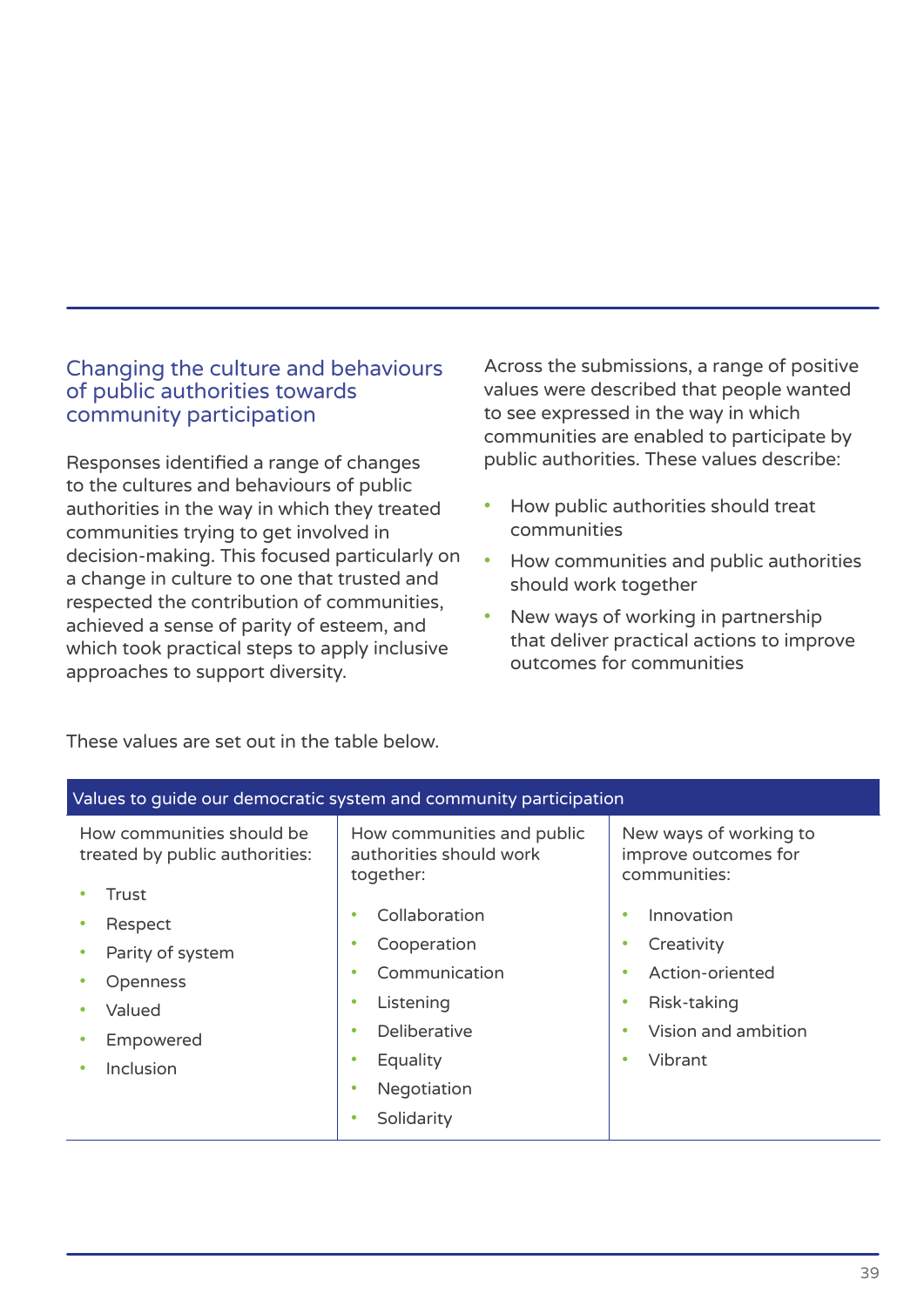#### New forms of decision-making

Some community organisations, with knowledge and experience of the current system of decision-making, described possible new structures or mechanisms for community decision-making. For some this was described as requiring a new tier of democracy; but others were explicitly opposed to such a development.

Many identified that any power to take decisions required resource and/or budget in order to deliver those decisions. Suggestions included: using mini-publics: citizens' assemblies or juries; a community charter; community deals (like city deals).

A few organisations provided worked up proposals of new forms of local decisionmaking at the community level and described how they could be constituted, their accountability, and how they could fit into the existing system of decision-making. Across the submissions as a whole, a range of measures were variously identified that communities feel would help enable better community involvement in, or control over, decisions.

- Knowledge and education about people's rights and responsibilities as citizens, information about how (and which) public authorities take decisions that affect their communities, and information about how they can get involved in decisions.
- Practical training and organisational development for community groups and organisations to enable them to take on more responsibility.
- Greater influence over decisions made by public authorities and the means to hold those authorities better to account for those decisions.
- Community participation in/membership of existing decision-making institutions/ structures (e.g. area communities, local community planning groups).
- New structures of community governance: either changing the functions and/ or authority of existing community organisations such as community councils, or development trusts, or communityrun housing associations; or designing completely new structures at the community level.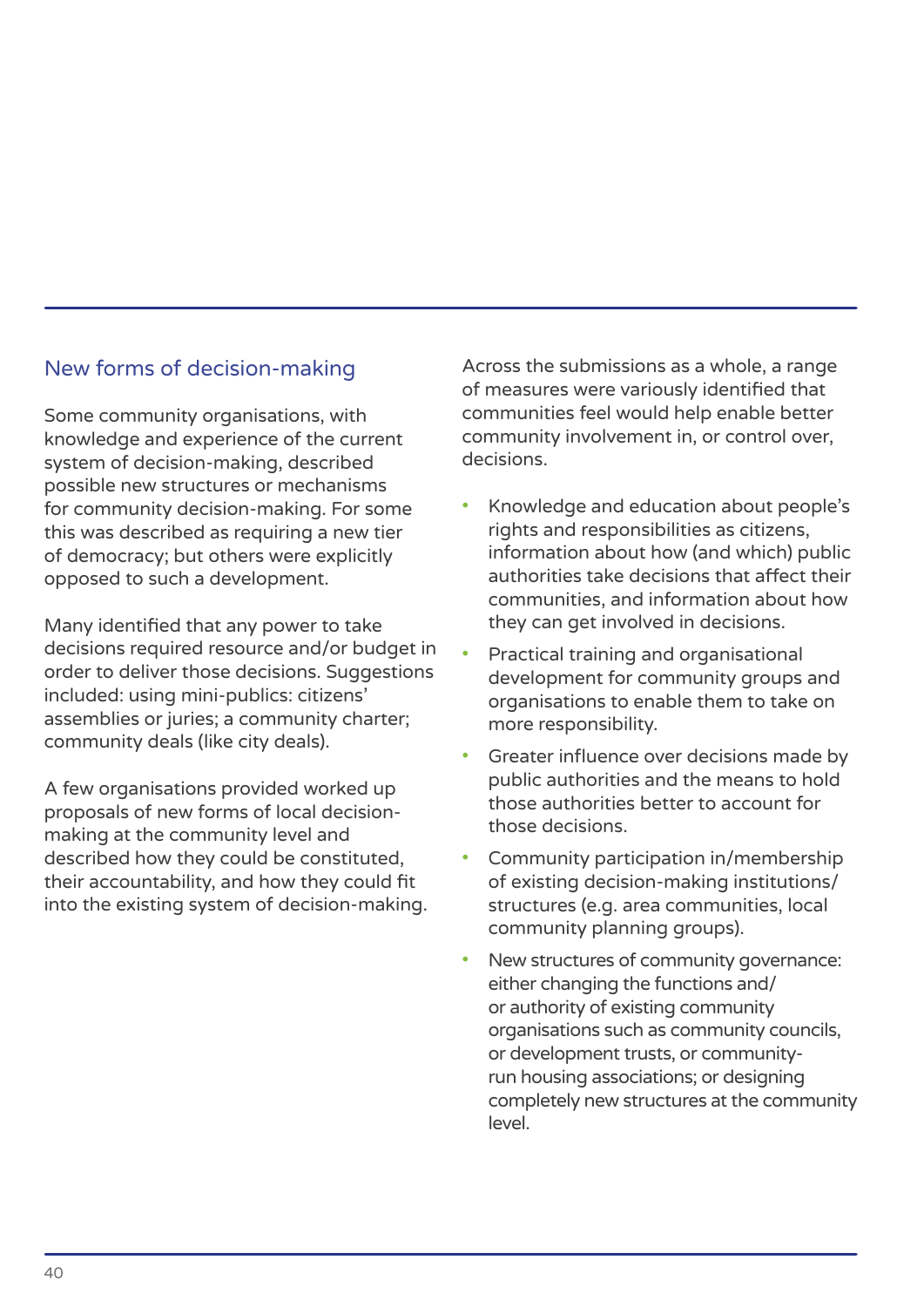# Section 7: Other issues raised

This section describes what people said in response to the final question:

Do you have any other comments, ideas or questions? Is there more you want to know?

There was no single strong general message from responses to this question. Many submissions focused on reiterating points made earlier, particularly in relation to the need for change.

Many expressed the importance of hearing back what was going to happen next in the DM process.

One submission ended with this 'bulletin board' summary:

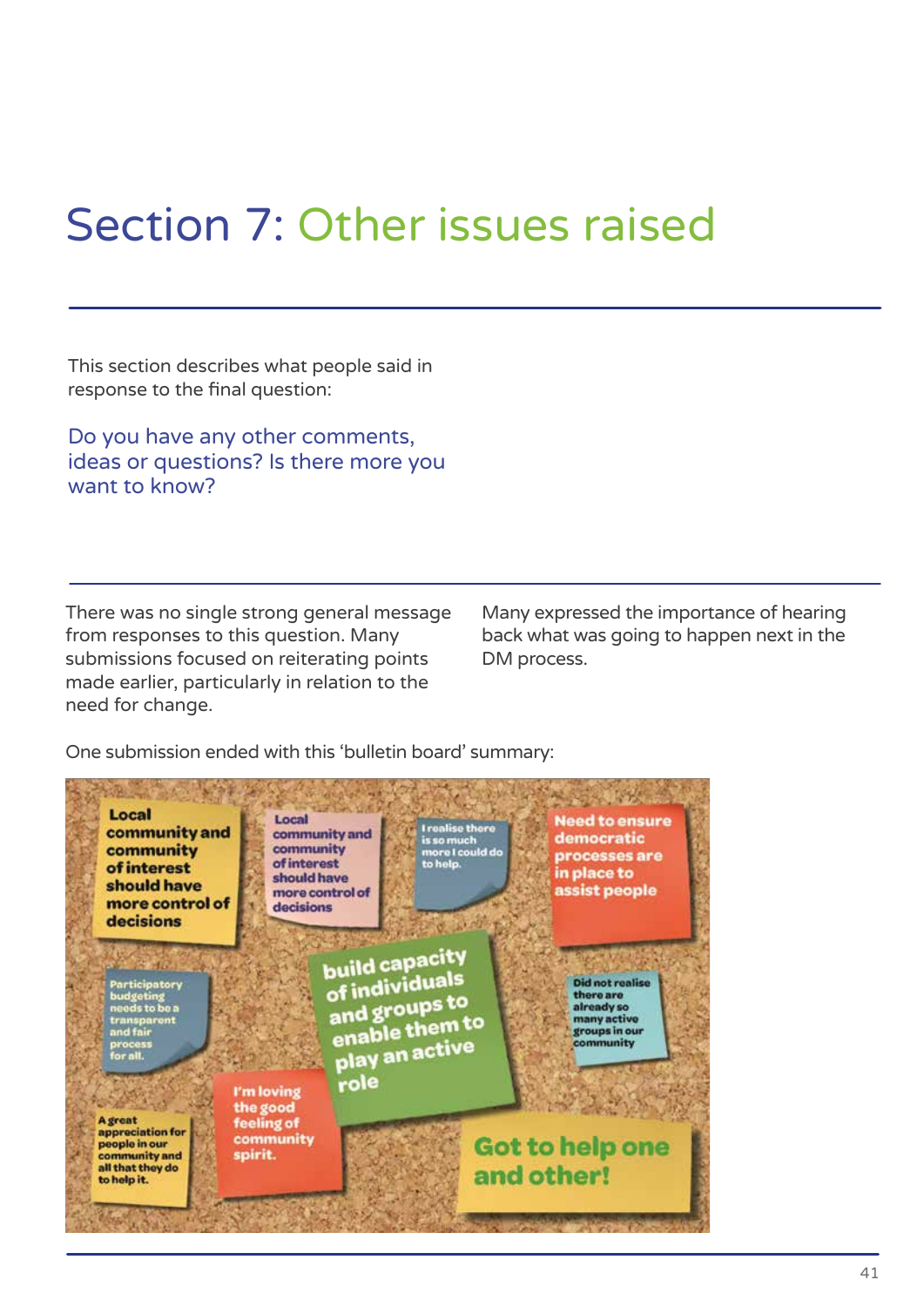# ANNEX A

#### Membership of Enabling Group

| <b>Name</b>                                           | Organisation                                   |
|-------------------------------------------------------|------------------------------------------------|
| <b>Tressa Burke</b>                                   | <b>Glasgow Disability Alliance</b>             |
| Malcolm Burr<br>(Deputised by Rona Gold)              | Society of Local Authority Chief Executives    |
| <b>Carroll Buxton</b>                                 | <b>Highlands and Islands Enterprise</b>        |
| <b>lan Cooke</b>                                      | <b>Development Trusts Association Scotland</b> |
| Vicky Freeman (Formerly Dr<br>Elizabeth Ireland)      | National Health Service in Scotland            |
| Fiona Garven                                          | <b>Scottish Community Development Centre</b>   |
| Oonagh Gil                                            | <b>Scottish Government</b>                     |
| Angus Hardie                                          | <b>Scottish Community Alliance</b>             |
| Martin Johnstone                                      | Church of Scotland                             |
| Karyn McCluskey                                       | <b>Community Justice Scotland</b>              |
| Claire McPherson<br>(Formerly Donna Mackinnon)        | <b>Scottish Government</b>                     |
| Professor James Mitchell                              | <b>Edinburgh University</b>                    |
| Jane O'Donnell<br>(Formerly Brenda Campbell)          | <b>COSLA</b>                                   |
| <b>Tanveer Parnez</b><br>(Deputised by Danny Boyle)   | <b>BEMIS</b>                                   |
| <b>Kay Sillars</b><br>(Formerly Dave Watson)          | Unison                                         |
| Willie Sullivan                                       | <b>Electoral Reform Society</b>                |
| Lorna Trainer and Janet Torley<br>(shared membership) | <b>Federation of Small Businesses</b>          |
| Suki Wan                                              | <b>Scottish Youth Parliament</b>               |